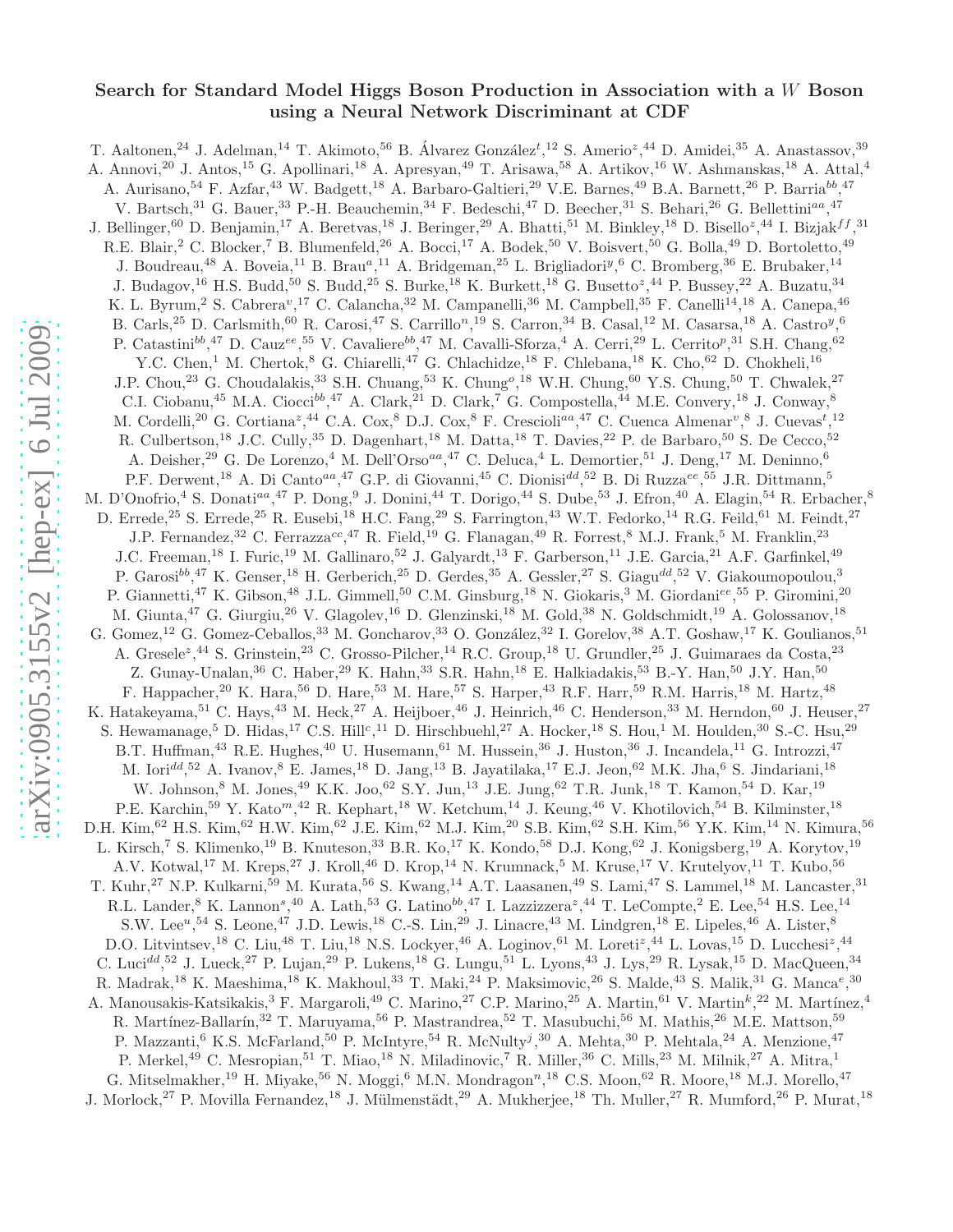M. Mussini<sup>y</sup>, <sup>6</sup> J. Nachtman<sup>o</sup>, <sup>18</sup> Y. Nagai, <sup>56</sup> A. Nagano, <sup>56</sup> J. Naganoma, <sup>56</sup> K. Nakamura, <sup>56</sup> I. Nakano, <sup>41</sup> A. Napier, <sup>57</sup> V. Necula,<sup>17</sup> J. Nett,<sup>60</sup> C. Neu<sup>w</sup>,<sup>46</sup> M.S. Neubauer,<sup>25</sup> S. Neubauer,<sup>27</sup> J. Nielsen<sup>g</sup>,<sup>29</sup> L. Nodulman,<sup>2</sup> M. Norman,<sup>10</sup> O. Norniella,<sup>25</sup> E. Nurse,<sup>31</sup> L. Oakes,<sup>43</sup> S.H. Oh,<sup>17</sup> Y.D. Oh,<sup>62</sup> I. Oksuzian,<sup>19</sup> T. Okusawa,<sup>42</sup> R. Orava,<sup>24</sup> K. Osterberg,<sup>24</sup> S. Pagan Griso<sup>z</sup>,<sup>44</sup> E. Palencia,<sup>18</sup> V. Papadimitriou,<sup>18</sup> A. Papaikonomou,<sup>27</sup> A.A. Paramonov,<sup>14</sup> B. Parks,<sup>40</sup> S. Pashapour,<sup>34</sup> J. Patrick,<sup>18</sup> G. Pauletta<sup>ee</sup>,<sup>55</sup> M. Paulini,<sup>13</sup> C. Paus,<sup>33</sup> T. Peiffer,<sup>27</sup> D.E. Pellett,<sup>8</sup> A. Penzo,<sup>55</sup> T.J. Phillips,<sup>17</sup> G. Piacentino,<sup>47</sup> E. Pianori,<sup>46</sup> L. Pinera,<sup>19</sup> K. Pitts,<sup>25</sup> C. Plager,<sup>9</sup> L. Pondrom,<sup>60</sup> O. Poukhov<sup>\*</sup>,<sup>16</sup> N. Pounder,<sup>43</sup> F. Prakoshyn,<sup>16</sup> A. Pronko,<sup>18</sup> J. Proudfoot,<sup>2</sup> F. Ptohos<sup>*i*</sup>,<sup>18</sup> E. Pueschel,<sup>13</sup> G. Punzi<sup>aa</sup>,<sup>47</sup> J. Pursley,<sup>60</sup> J. Rademacker<sup>c</sup>,<sup>43</sup> A. Rahaman,<sup>48</sup> V. Ramakrishnan,<sup>60</sup> N. Ranjan,<sup>49</sup> I. Redondo,<sup>32</sup> P. Renton,<sup>43</sup> M. Renz,<sup>27</sup> M. Rescigno,<sup>52</sup> S. Richter,<sup>27</sup> F. Rimondi<sup>y</sup>,<sup>6</sup> L. Ristori,<sup>47</sup> A. Robson,<sup>22</sup> T. Rodrigo,<sup>12</sup> T. Rodriguez,<sup>46</sup> E. Rogers,<sup>25</sup> S. Rolli,<sup>57</sup> R. Roser,<sup>18</sup> M. Rossi,<sup>55</sup> R. Rossin,<sup>11</sup> P. Roy,<sup>34</sup> A. Ruiz,<sup>12</sup> J. Russ,<sup>13</sup> V. Rusu,<sup>18</sup> B. Rutherford,<sup>18</sup> H. Saarikko,<sup>24</sup> A. Safonov,<sup>54</sup> W.K. Sakumoto,<sup>50</sup> O. Saltó,<sup>4</sup> L. Santi<sup>ee</sup>,<sup>55</sup> S. Sarkar<sup>dd</sup>,<sup>52</sup> L. Sartori,<sup>47</sup> K. Sato,<sup>18</sup> A. Savoy-Navarro,<sup>45</sup> P. Schlabach,<sup>18</sup> A. Schmidt,<sup>27</sup> E.E. Schmidt,<sup>18</sup> M.A. Schmidt,<sup>14</sup> M.P. Schmidt<sup>\*</sup>,<sup>61</sup> M. Schmitt,<sup>39</sup> T. Schwarz,<sup>8</sup> L. Scodellaro,<sup>12</sup> A. Scribano<sup>bb</sup>,<sup>47</sup> F. Scuri,<sup>47</sup> A. Sedov,<sup>49</sup> S. Seidel,<sup>38</sup> Y. Seiya,<sup>42</sup> A. Semenov,<sup>16</sup> L. Sexton-Kennedy,<sup>18</sup> F. Sforza<sup>aa</sup>,<sup>47</sup> A. Sfyrla,<sup>25</sup> S.Z. Shalhout,<sup>59</sup> T. Shears,<sup>30</sup> P.F. Shepard,<sup>48</sup> M. Shimojima<sup>r</sup>,<sup>56</sup> S. Shiraishi,<sup>14</sup> M. Shochet,<sup>14</sup> Y. Shon,<sup>60</sup> I. Shreyber,<sup>37</sup> P. Sinervo,<sup>34</sup> A. Sisakyan,<sup>16</sup> A.J. Slaughter,<sup>18</sup> J. Slaunwhite,<sup>40</sup> K. Sliwa,<sup>57</sup> J.R. Smith,<sup>8</sup> F.D. Snider,<sup>18</sup> R. Snihur,<sup>34</sup> A. Soha,<sup>8</sup> S. Somalwar,<sup>53</sup> V. Sorin,<sup>36</sup> T. Spreitzer,<sup>34</sup> P. Squillacioti<sup>bb</sup>,<sup>47</sup> M. Stanitzki,<sup>61</sup> R. St. Denis,<sup>22</sup> B. Stelzer,<sup>34</sup> O. Stelzer-Chilton,<sup>34</sup> D. Stentz,<sup>39</sup> J. Strologas,<sup>38</sup> G.L. Strycker,<sup>35</sup> J.S. Suh,<sup>62</sup> A. Sukhanov,<sup>19</sup> I. Suslov,<sup>16</sup> T. Suzuki,<sup>56</sup> A. Taffard<sup>f</sup>,<sup>25</sup> R. Takashima,<sup>41</sup> Y. Takeuchi,<sup>56</sup> R. Tanaka,<sup>41</sup> M. Tecchio,<sup>35</sup> P.K. Teng,<sup>1</sup> K. Terashi,<sup>51</sup> J. Thom<sup>h<sub>, 18</sub></sup> A.S. Thompson,<sup>22</sup> G.A. Thompson,<sup>25</sup> E. Thomson,<sup>46</sup> P. Tipton,<sup>61</sup> P. Ttito-Guzmán,<sup>32</sup> S. Tkaczyk,<sup>18</sup> D. Toback,<sup>54</sup> S. Tokar,<sup>15</sup> K. Tollefson,<sup>36</sup> T. Tomura,<sup>56</sup> D. Tonelli,<sup>18</sup> S. Torre,<sup>20</sup> D. Torretta,<sup>18</sup> P. Totaro<sup>ee</sup>,<sup>55</sup> S. Tourneur,<sup>45</sup> M. Trovato<sup>cc</sup>,<sup>47</sup> S.-Y. Tsai,<sup>1</sup> Y. Tu,<sup>46</sup> N. Turini<sup>bb</sup>,<sup>47</sup> F. Ukegawa,<sup>56</sup> S. Vallecorsa,<sup>21</sup> N. van Remortel<sup>b</sup>,<sup>24</sup> A. Varganov,<sup>35</sup> E. Vataga<sup>cc</sup>,<sup>47</sup> F. Vázquez<sup>n</sup>,<sup>19</sup> G. Velev,<sup>18</sup> C. Vellidis,<sup>3</sup> M. Vidal,<sup>32</sup> R. Vidal,<sup>18</sup> I. Vila,<sup>12</sup> R. Vilar,<sup>12</sup> T. Vine,<sup>31</sup> M. Vogel,<sup>38</sup> I. Volobouev<sup>u</sup>,<sup>29</sup> G. Volpi<sup>aa</sup>,<sup>47</sup> P. Wagner,<sup>46</sup> R.G. Wagner,<sup>2</sup> R.L. Wagner,<sup>18</sup> W. Wagner<sup>x</sup>,<sup>27</sup> J. Wagner-Kuhr,<sup>27</sup> T. Wakisaka,<sup>42</sup> R. Wallny,<sup>9</sup> S.M. Wang,<sup>1</sup> A. Warburton,<sup>34</sup> D. Waters,<sup>31</sup> M. Weinberger,<sup>54</sup> J. Weinelt,<sup>27</sup> W.C. Wester III,<sup>18</sup> B. Whitehouse,<sup>57</sup> D. Whiteson<sup>f</sup>,<sup>46</sup> A.B. Wicklund,<sup>2</sup> E. Wicklund,<sup>18</sup> S. Wilbur,<sup>14</sup> G. Williams,<sup>34</sup> H.H. Williams,<sup>46</sup> P. Wilson,<sup>18</sup> B.L. Winer,<sup>40</sup> P. Wittich<sup>h</sup>,<sup>18</sup> S. Wolbers,<sup>18</sup> C. Wolfe,<sup>14</sup> T. Wright,<sup>35</sup> X. Wu,<sup>21</sup> F. Würthwein,<sup>10</sup> S. Xie,<sup>33</sup> A. Yagil,<sup>10</sup> K. Yamamoto,<sup>42</sup> J. Yamaoka,<sup>17</sup> U.K. Yang<sup>q</sup>,<sup>14</sup> Y.C. Yang,<sup>62</sup> W.M. Yao,<sup>29</sup> G.P. Yeh,<sup>18</sup> K. Yi<sup>o</sup>,<sup>18</sup> J. Yoh,<sup>18</sup> K. Yorita,<sup>58</sup> T. Yoshida<sup>l</sup>,<sup>42</sup> G.B. Yu,<sup>50</sup> I. Yu,<sup>62</sup> S.S. Yu,<sup>18</sup> J.C. Yun,<sup>18</sup> L. Zanello<sup>dd</sup>,<sup>52</sup> A. Zanetti,<sup>55</sup> X. Zhang,<sup>25</sup> Y. Zheng<sup>d</sup>,<sup>9</sup> and S. Zucchelli<sup>y</sup>,<sup>6</sup>

(CDF Collaboration† )

1 *Institute of Physics, Academia Sinica, Taipei, Taiwan 11529, Republic of China*

<sup>2</sup>*Argonne National Laboratory, Argonne, Illinois 60439*

<sup>3</sup>*University of Athens, 157 71 Athens, Greece*

4 *Institut de Fisica d'Altes Energies, Universitat Autonoma de Barcelona, E-08193, Bellaterra (Barcelona), Spain*

<sup>5</sup>*Baylor University, Waco, Texas 76798*

6 *Istituto Nazionale di Fisica Nucleare Bologna,* <sup>y</sup>*University of Bologna, I-40127 Bologna, Italy*

<sup>7</sup>*Brandeis University, Waltham, Massachusetts 02254*

<sup>8</sup>*University of California, Davis, Davis, California 95616*

<sup>9</sup>*University of California, Los Angeles, Los Angeles, California 90024*

<sup>10</sup>*University of California, San Diego, La Jolla, California 92093*

<sup>11</sup>*University of California, Santa Barbara, Santa Barbara, California 93106*

<sup>12</sup>*Instituto de Fisica de Cantabria, CSIC-University of Cantabria, 39005 Santander, Spain*

<sup>13</sup>*Carnegie Mellon University, Pittsburgh, PA 15213*

<sup>14</sup>*Enrico Fermi Institute, University of Chicago, Chicago, Illinois 60637*

<sup>15</sup>*Comenius University, 842 48 Bratislava, Slovakia; Institute of Experimental Physics, 040 01 Kosice, Slovakia*

<sup>16</sup>*Joint Institute for Nuclear Research, RU-141980 Dubna, Russia*

<sup>17</sup>*Duke University, Durham, North Carolina 27708*

<sup>18</sup>*Fermi National Accelerator Laboratory, Batavia, Illinois 60510*

<sup>19</sup>*University of Florida, Gainesville, Florida 32611*

<sup>20</sup>*Laboratori Nazionali di Frascati, Istituto Nazionale di Fisica Nucleare, I-00044 Frascati, Italy*

<sup>21</sup>*University of Geneva, CH-1211 Geneva 4, Switzerland*

<sup>22</sup>*Glasgow University, Glasgow G12 8QQ, United Kingdom*

<sup>23</sup>*Harvard University, Cambridge, Massachusetts 02138*

<sup>24</sup>*Division of High Energy Physics, Department of Physics,*

*University of Helsinki and Helsinki Institute of Physics, FIN-00014, Helsinki, Finland*

<sup>25</sup>*University of Illinois, Urbana, Illinois 61801*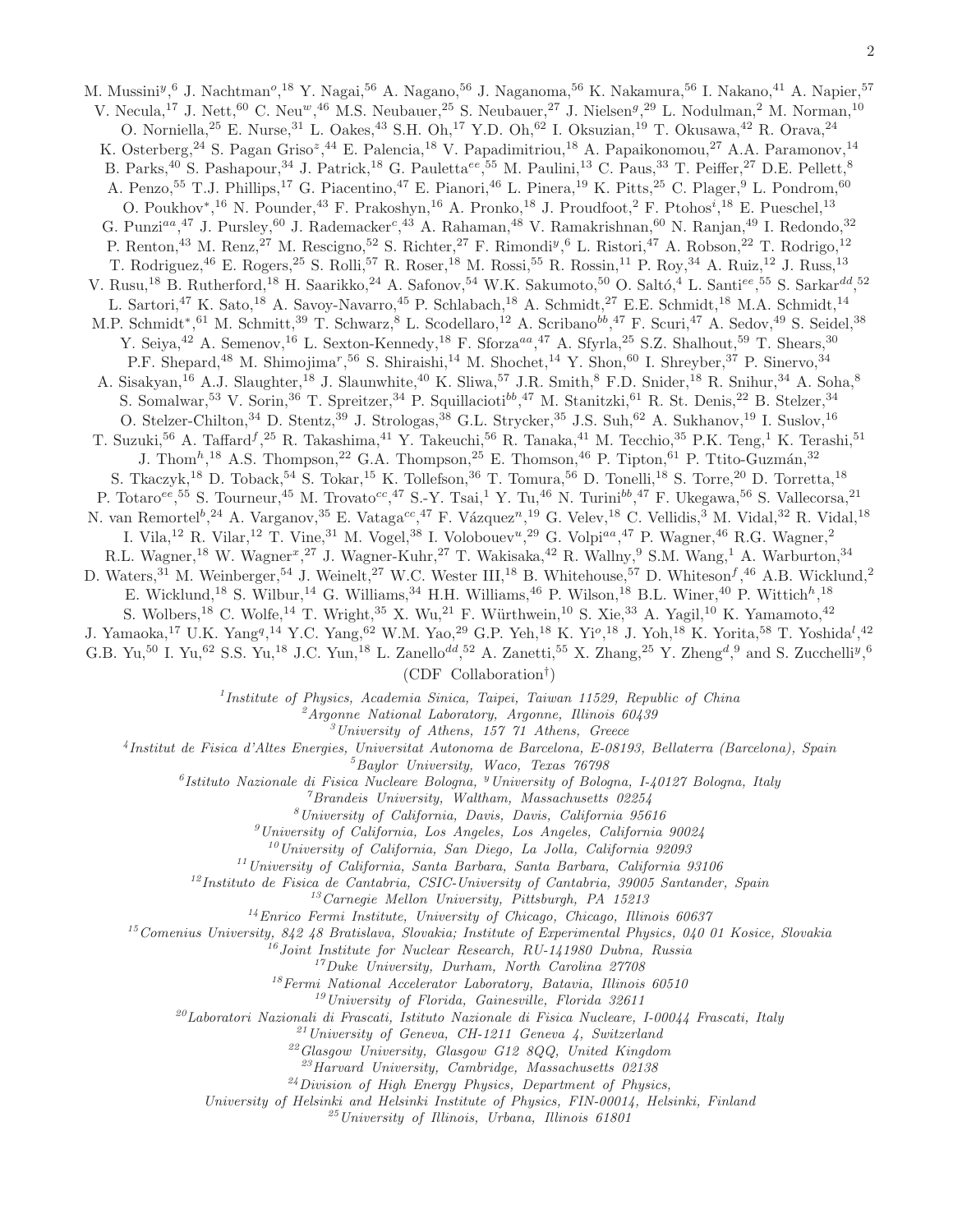<sup>26</sup>*The Johns Hopkins University, Baltimore, Maryland 21218*

<sup>27</sup>Institut für Experimentelle Kernphysik, Universität Karlsruhe, 76128 Karlsruhe, Germany

<sup>28</sup>*Center for High Energy Physics: Kyungpook National University,*

*Daegu 702-701, Korea; Seoul National University, Seoul 151-742,*

*Korea; Sungkyunkwan University, Suwon 440-746,*

*Korea; Korea Institute of Science and Technology Information,*

*Daejeon, 305-806, Korea; Chonnam National University, Gwangju,*

*500-757, Korea; Chonbuk National University, Jeonju 561-756, Korea*

<sup>29</sup>*Ernest Orlando Lawrence Berkeley National Laboratory, Berkeley, California 94720*

<sup>30</sup>*University of Liverpool, Liverpool L69 7ZE, United Kingdom*

<sup>31</sup>*University College London, London WC1E 6BT, United Kingdom*

<sup>32</sup>*Centro de Investigaciones Energeticas Medioambientales y Tecnologicas, E-28040 Madrid, Spain*

<sup>33</sup>*Massachusetts Institute of Technology, Cambridge, Massachusetts 02139*

<sup>34</sup>Institute of Particle Physics: McGill University, Montréal, Québec,

*Canada H3A 2T8; Simon Fraser University, Burnaby, British Columbia,*

*Canada V5A 1S6; University of Toronto, Toronto, Ontario,*

*Canada M5S 1A7; and TRIUMF, Vancouver, British Columbia, Canada V6T 2A3*

<sup>35</sup>*University of Michigan, Ann Arbor, Michigan 48109*

<sup>36</sup>*Michigan State University, East Lansing, Michigan 48824*

<sup>37</sup>*Institution for Theoretical and Experimental Physics, ITEP, Moscow 117259, Russia*

<sup>38</sup>*University of New Mexico, Albuquerque, New Mexico 87131*

<sup>39</sup>*Northwestern University, Evanston, Illinois 60208*

<sup>40</sup>*The Ohio State University, Columbus, Ohio 43210*

<sup>41</sup>*Okayama University, Okayama 700-8530, Japan*

<sup>42</sup>*Osaka City University, Osaka 588, Japan*

<sup>43</sup>*University of Oxford, Oxford OX1 3RH, United Kingdom*

<sup>44</sup>*Istituto Nazionale di Fisica Nucleare, Sezione di Padova-Trento,* <sup>z</sup>*University of Padova, I-35131 Padova, Italy*

<sup>45</sup>*LPNHE, Universite Pierre et Marie Curie/IN2P3-CNRS, UMR7585, Paris, F-75252 France*

<sup>46</sup>*University of Pennsylvania, Philadelphia, Pennsylvania 19104*

<sup>47</sup>*Istituto Nazionale di Fisica Nucleare Pisa,* aa*University of Pisa,*

<sup>bb</sup> University of Siena and <sup>cc</sup> Scuola Normale Superiore, I-56127 Pisa, Italy

<sup>48</sup>*University of Pittsburgh, Pittsburgh, Pennsylvania 15260*

<sup>49</sup>*Purdue University, West Lafayette, Indiana 47907*

<sup>50</sup>*University of Rochester, Rochester, New York 14627*

<sup>51</sup>*The Rockefeller University, New York, New York 10021*

<sup>52</sup>*Istituto Nazionale di Fisica Nucleare, Sezione di Roma 1,*

dd*Sapienza Universit`a di Roma, I-00185 Roma, Italy*

<sup>53</sup>*Rutgers University, Piscataway, New Jersey 08855*

<sup>54</sup>*Texas A&M University, College Station, Texas 77843*

<sup>55</sup>*Istituto Nazionale di Fisica Nucleare Trieste/Udine,*

*I-34100 Trieste,* ee*University of Trieste/Udine, I-33100 Udine, Italy*

<sup>56</sup>*University of Tsukuba, Tsukuba, Ibaraki 305, Japan*

<sup>57</sup>*Tufts University, Medford, Massachusetts 02155*

<sup>58</sup>*Waseda University, Tokyo 169, Japan*

<sup>59</sup>*Wayne State University, Detroit, Michigan 48201*

<sup>60</sup>*University of Wisconsin, Madison, Wisconsin 53706*

<sup>61</sup>*Yale University, New Haven, Connecticut 06520*

<sup>62</sup>*Center for High Energy Physics: Kyungpook National University,*

*Daegu 702-701, Korea; Seoul National University, Seoul 151-742,*

*Korea; Sungkyunkwan University, Suwon 440-746,*

*Korea; Korea Institute of Science and Technology Information, Daejeon,*

*305-806, Korea; Chonnam National University, Gwangju, 500-757, Korea*

(Dated: July 6, 2009)

We present a search for standard model Higgs boson production in association with a W boson in proton-antiproton collisions  $(p\bar{p} \to W^{\pm} H \to \ell \nu b\bar{b})$  at a center of mass energy of 1.96 TeV. The search employs data collected with the CDF II detector that correspond to an integrated luminosity of approximately 1.9 fb<sup>-1</sup>. We select events consistent with a signature of a single charged lepton  $(e^{\pm}/\mu^{\pm})$ , missing transverse energy, and two jets. Jets corresponding to bottom quarks are identified with a secondary vertex tagging method, a jet probability tagging method, and a neural network filter. We use kinematic information in an artificial neural network to improve discrimination between signal and background compared to previous analyses. The observed number of events and the neural network output distributions are consistent with the standard model background expectations, and we set 95% confidence level upper limits on the production cross section times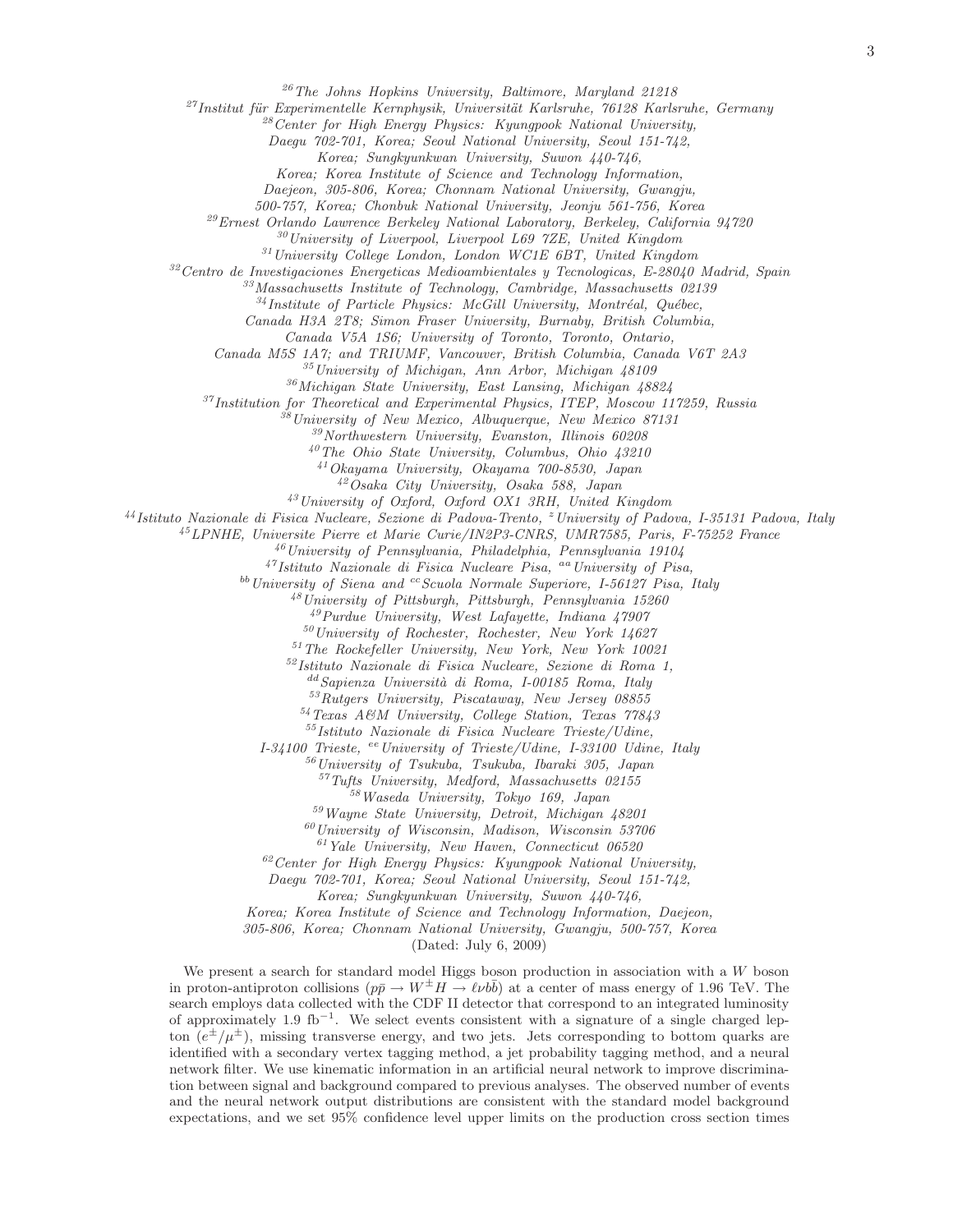branching fraction ranging from 1.2 to 1.1 pb or 7.5 to 102 times the standard model expectation for Higgs boson masses from 110 to  $150 \,\text{GeV}/c^2$ , respectively.

PACS numbers: 13.85.Rm, 14.80.Bn

#### I. INTRODUCTION

Standard electroweak theory predicts a single fundamental scalar particle, the Higgs boson, which arises as a result of spontaneous electroweak symmetry breaking [\[1\]](#page-13-0). However, the Higgs boson is the only fundamental standard model particle which has not been directly observed by experiments. The current experimental constraint on the Higgs boson mass,  $m_H > 114.4 \,\text{GeV}/c^2$  at 95% confidence level (C.L.), comes from direct Higgs boson searches at LEP experiments [\[2](#page-13-1)]. Global fits to electroweak measurements exclude masses above  $154 \,\mathrm{GeV}/c^2$ at 95% confidence level [\[3](#page-13-2)].

At the Tevatron  $p\bar{p}$  collider at Fermilab, the next-toleading-order (NLO) Higgs boson production cross section is about 10 times larger for gluon fusion than for WH associated production, and the cross section for  $WH$  is about twice that of  $ZH$  [\[4](#page-13-3)]. The Higgs boson decay branching fraction is dominated by  $H \rightarrow b\bar{b}$  for  $m_H$  < 135 GeV/ $c^2$  and by  $H \rightarrow W^+W^-$  for  $m_H$  >  $135 \,\text{GeV}/c^2$  [\[5\]](#page-13-4). Background  $b\bar{b}$  production processes have QCD cross sections at least 4 orders of magnitude greater than that of Higgs boson production [\[6\]](#page-13-5), and this renders searches in the  $gg \to \tilde{H} \to b\bar{b}$  channel nonviable. Requiring the leptonic decay of the associated W boson reduces the huge  $b\bar{b}$  background rate. As a result,  $WH \rightarrow \ell\nu bb$  is one of the most favorable channels for a low mass Higgs boson search<sup>1</sup>, and it forms an important

component of the combined search for the Higgs boson at the Tevatron.

Searches for  $WH \rightarrow \ell \nu b \bar{b}$  at  $\sqrt{s} = 1.96 \text{ TeV}$  have been most recently reported by CDF [\[7](#page-13-6), [8](#page-13-7)] and D0 [\[9\]](#page-13-8) using data corresponding to an integrated luminosity of  $955 \text{ pb}^{-1}$  and  $440 \text{ pb}^{-1}$ , respectively. In this paper, we present an update on the search for  $WH \rightarrow \ell \nu b\bar{b}$  production at CDF using about 1.9 fb<sup>-1</sup> of data and improved analysis techniques. The b hadrons which arise from  $b\bar{b}$ quark pairs in this final state can be identified through special algorithms based on the tracking information for particles within hadronic jets, a procedure known as btagging. We have optimized the b-tagging algorithms to increase the acceptance for double b-tagged events. In addition we increase the signal acceptance by including the electrons going into the forward region of the detector and introduce a multivariate discriminant technique using a neural network (NN) to reduce large background contamination after the event selection.

The paper is organized as follows. Section [II](#page-3-0) describes the CDF II detector. The event selection criteria are explained in Sec. [III.](#page-4-0) In Sec. [IV](#page-5-0) the b-tagging algorithms  $SECVTX$  [\[10\]](#page-13-9), neural net b-tagging filter, and jet probability [\[11](#page-13-10)] are discussed in detail. Contributions from the standard model (SM) background in the  $WH \rightarrow \ell \nu b\bar{b}$ channel are calculated in Sec. [V](#page-7-0) for various sources. In Sec. [VI,](#page-8-0) signal acceptance and systematic uncertainties are estimated. The neural network discriminant technique is described in Sec. [VII.](#page-10-0) The results and their statistical interpretation are presented in Sec. [VIII.](#page-11-0) Finally, our conclusions are presented in Sec. [IX.](#page-12-0)

## <span id="page-3-0"></span>II. CDF II DETECTOR

The CDF II detector [\[12](#page-13-11)] geometry is described using a cylindrical coordinate system. The z-axis follows the proton direction, and the polar angle  $\theta$  is usually expressed through the pseudorapidity  $\eta = -\ln(\tan(\theta/2)).$ The detector is approximately symmetric in  $\eta$  and in the azimuthal angle  $\phi$ . The transverse energy is defined as  $E_T = E \sin \theta$ , and the transverse momentum  $p_T = p \sin \theta$ .

Charged particles are tracked by a system of silicon microstrip detectors and a large open cell drift chamber in the region  $|\eta| \leq 2.0$  and  $|\eta| \leq 1.0$ , respectively. The tracking detectors are immersed in a 1.4 T solenoidal magnetic field aligned coaxially with the incoming beams, allowing measurement of charged particle momentum transverse to the beamline  $(p_T)$ .

<sup>∗</sup>Deceased

<sup>†</sup>With visitors from <sup>a</sup>University of Massachusetts Amherst, Amherst, Massachusetts 01003, <sup>b</sup>Universiteit Antwerpen, B-2610 Antwerp, Belgium, <sup>c</sup>University of Bristol, Bristol BS8 1TL, United Kingdom, <sup>d</sup>Chinese Academy of Sciences, Beijing 100864, China, <sup>e</sup> Istituto Nazionale di Fisica Nucleare, Sezione di Cagliari, 09042 Monserrato (Cagliari), Italy,  $^f$ University of California Irvine, Irvine, CA 92697, <sup>g</sup>University of California Santa Cruz, Santa Cruz, CA 95064, <sup>h</sup>Cornell University, Ithaca, NY 14853,  $^i$ University of Cyprus, Nicosia CY-1678, Cyprus,  $^j$ University College Dublin, Dublin 4, Ireland, <sup>k</sup>University of Edinburgh, Edinburgh EH9 3JZ, United Kingdom, <sup>l</sup>University of Fukui, Fukui City, Fukui Prefecture, Japan 910-0017 $^m \mathrm{Kinki}$ University, Higashi-Osaka City, Japan 577-8502 <sup>n</sup>Universidad Iberoamericana, Mexico D.F., Mexico, <sup>o</sup>University of Iowa, Iowa City, IA 52242,  $P$ Queen Mary, University of London, London, E1 4NS, England, <sup>q</sup>University of Manchester, Manchester M13 9PL, England, <sup>r</sup>Nagasaki Institute of Applied Science, Nagasaki, Japan,  ${}^s$ University of Notre Dame, Notre Dame, IN 46556,  ${}^t$ University de Oviedo, E-33007 Oviedo, Spain, <sup>u</sup>Texas Tech University, Lubbock, TX 79609, <sup>v</sup>IFIC(CSIC-Universitat de Valencia), 46071 Valencia, Spain, <sup>w</sup>University of Virginia, Charlottesville, VA 22904,  $x$ Bergische Universität Wuppertal, 42097 Wuppertal, Germany,  $f_{\text{on}}$  leave from J. Stefan Institute, Ljubljana, Slovenia,

<sup>&</sup>lt;sup>1</sup> In this paper, lepton ( $\ell$ ) denotes electron ( $e^{\pm}$ ) or muon ( $\mu^{\pm}$ ), and neutrino  $(\nu)$  denotes electron neutrino  $(\nu_e)$  or muon neutrino

 $(\nu_{\mu})$  or their antiparticles.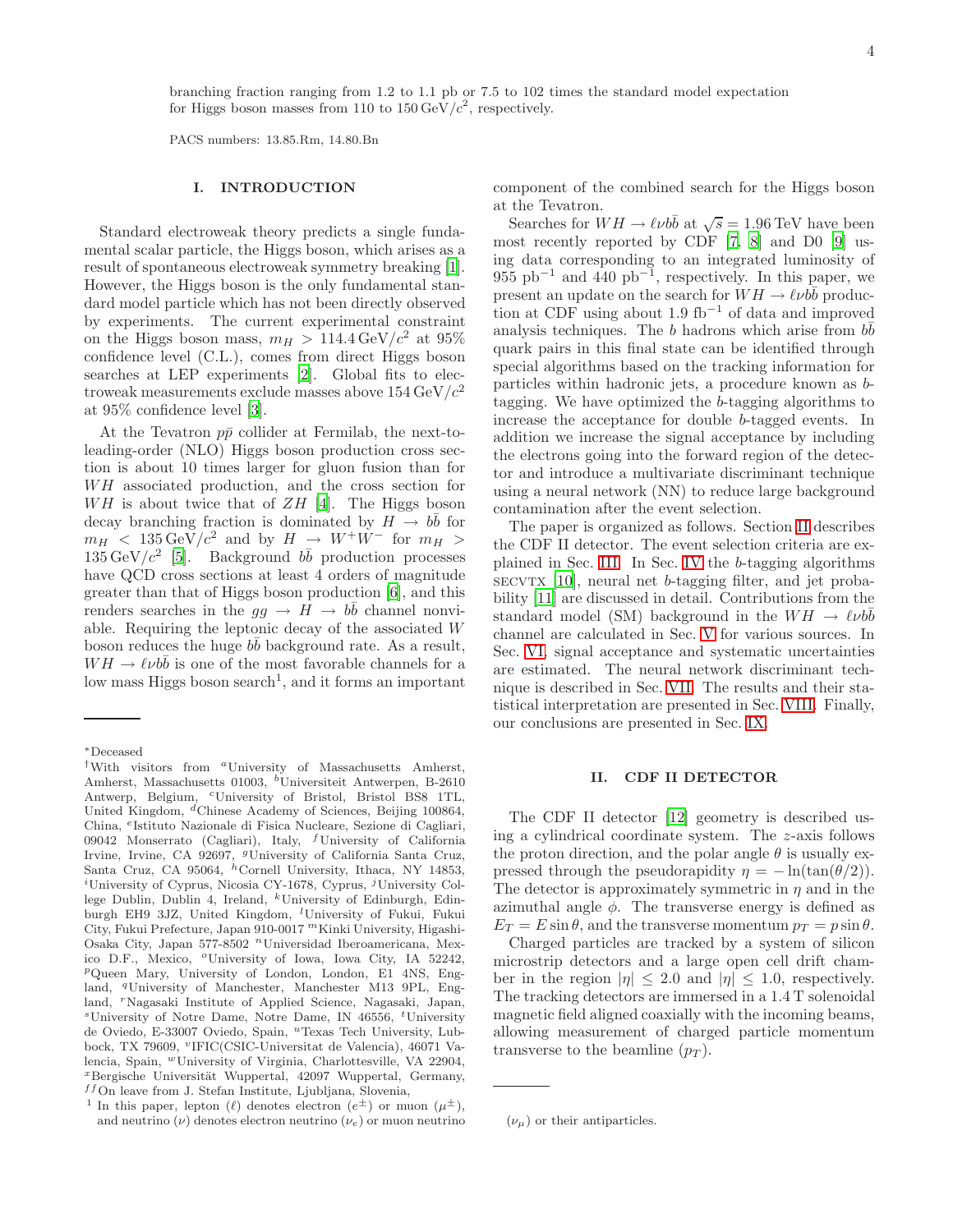The transverse momentum resolution is measured to be  $\delta p_T / p_T \approx 0.07\% \cdot p_T (\text{GeV})$  for the combined tracking system. The resolution on the track impact parameter  $(d_0)$ , the distance from the beamline axis to the track at the track's closest approach in the transverse plane, is  $\sigma(d_0) \approx 40 \,\mu\text{m}$ , of which about  $30 \,\mu\text{m}$  is due to the transverse size of the Tevatron beam itself.

Outside of the tracking systems and the solenoid, segmented calorimeters with projective tower geometry are used to reconstruct electromagnetic showers and hadronic jets [\[13,](#page-13-12) [14](#page-13-13), [15\]](#page-13-14) over the pseudorapidity range  $|\eta|$  < 3.6. A transverse energy is measured in each calorimeter tower where the polar angle  $(\theta)$  is calculated using the measured z position of the event vertex and the tower location.

Contiguous groups of calorimeter towers with signals are identified and summed together into an energy cluster. Electron candidates are identified in the central electromagnetic calorimeter (CEM) or in the forward, known as the plug, electromagnetic calorimeter (PEM) as isolated, mostly electromagnetic clusters that match a track in the pseudorapidity range  $|\eta| < 1.1$  and  $1.1 < |\eta| < 2.0$ , respectively. The electron transverse energy is reconstructed from the electromagnetic cluster with a precision  $\sigma(E_T)/E_T \approx 13.5\%/\sqrt{E_T(\text{GeV})} \oplus 2\%$  for central electrons [\[13](#page-13-12)] and  $\sigma(E_T)/E_T = 16.0\% / \sqrt{E_T(\text{GeV})} \oplus 2\%$ for plug electrons. Jets are identified as a group of electromagnetic (EM) and hadronic (HAD) calorime- $\sqrt{(\Delta\phi)^2 + (\Delta\eta)^2} \leq 0.4$  units around a high- $E_T$  seed ter clusters which fall within a cone of radius  $\Delta R \approx$ cluster [\[16](#page-13-15)]. Jet energies are corrected for calorimeter nonlinearity, losses in the gaps between towers and multiple primary interactions. The jet energy resolution is approximately  $\sigma(E_T) \approx [0.1E_T + 1.0 \; GeV]$  [\[17](#page-13-16)].

Muon candidates are detected in three separate subdetectors. After at least five interaction lengths in the calorimeter, the large angle muons first encounter four layers of planar drift chambers (CMU), capable of detecting muons with  $p_T > 1.4 \,\text{GeV/c}$  [\[18\]](#page-13-17). Four additional layers of planar drift chambers (CMP) behind another 60 cm of steel detect muons with  $p_T > 2.8 \text{ GeV}/c$  [\[19\]](#page-13-18). These two systems cover the same central pseudorapidity region with  $|\eta| \leq 0.6$ . Muons that exit the calorimeters at  $0.6 \leq |\eta| \leq 1.0$  are detected by the CMX system of four drift layers. Muon candidates are then identified as isolated tracks which extrapolate to line segments or "stubs" in the muon subdetectors. A track that is linked to both CMU and CMP stubs is called a CMUP muon.

The missing transverse energy  $(F_T)$  is a reconstructed quantity that is defined as the absolute value of the opposite of the vector sum of all calorimeter tower energy depositions projected on the transverse plane. It is often used as a measure of the sum of the transverse momenta of the particles that escape detection, most notably neutrinos. To be more readily interpretable as such, the raw  $E_T$  vector is adjusted for corrected jet energies and the muon momentum is also added for any minimum ionizing high- $p_T$  muon found in the event.

Muon and electron candidates used in this analysis are identified during data taking with the CDF trigger system, a three-level filter, with tracking information available at the first level [\[20\]](#page-13-19). Events used in this analysis have all passed the high-energy electron or muon trigger selection. The first stage of the central electron trigger (CEM) requires a track with  $p_T > 8$  GeV/c pointing to a tower with  $E_T > 8$  GeV and  $E_{\text{HAD}}/E_{\text{EM}} <$ 0.125. As appropriate for selecting W-decay electrons, the plug electron trigger (MET+PEM) requires a tower with  $E_T > 8$  GeV,  $E_{\text{HAD}}/E_{\text{EM}} < 0.125$  and the missing transverse energy  $E_T > 15$  GeV. The first stage of the muon trigger requires a track with  $p_T > 4 \text{ GeV}/c$ (CMUP) or  $8 \text{ GeV}/c$  (CMX) pointing to a muon stub. A complete lepton reconstruction is performed online in the final trigger stage, where we require  $E_T > 18$  GeV for central electrons (CEM),  $E_T > 18 \,\text{GeV}$  and  $E_T > 20 \,\text{GeV}$ for plug electron (MET+PEM) and  $p_T > 18 \,\text{GeV}/c$  for muons (CMUP,CMX).

#### <span id="page-4-0"></span>III. EVENT SELECTION

The results presented here use data collected between February 2002 and May 2007. The data collected using the CEM, CMUP and MET+PEM triggers correspond to  $1.92 \pm 0.12$  fb<sup>-1</sup> of integrated luminosity, while the data from the CMX trigger corresponds to  $1.88 \pm 0.11$  fb<sup>-1</sup>.

The observable final state from the  $WH \rightarrow \ell \nu b\bar{b}$  signal consists of two b-jets from Higgs decay, while the decay of W yields the high- $p_T$  lepton and large missing transverse energy from the neutrino. Therefore events are considered as  $WH$  candidates only if they have exactly one lepton candidate [\[21\]](#page-13-20), with  $E_T > 20$  GeV for electrons or  $p_T > 20 \,\text{GeV}/c$  for muons. Because the lepton from a leptonic W decay is well-isolated from the rest of event, the cone of  $\Delta R = 0.4$  surrounding the lepton is required to contain less than 10% of the lepton energy. A primary event vertex position is calculated by fitting a subset of particle tracks that are consistent with having come from the beamline. The closest distance  $z_0$  along the beam line between the primary event vertex and the lepton track must be less than 5 cm to ensure the lepton and the jets come from the same hard interaction. Some leptonic Z decays would mimic the single-lepton signature if one of the leptons is missed. Therefore Z boson candidate events are rejected if a track, an EM cluster or a jet together with the primary lepton forms an invariant mass between 76 and 106 GeV/ $c^2$ . The selected events are required to have  $E_T$  greater than 20 GeV, to be consistent with the presence of a neutrino from W decay.

In the plug region, we also require a high- $p<sub>T</sub>$  isolated lepton candidate with  $E_T > 20$  GeV, with the same selection criteria as for the central region. In addition, because the background contamination from multijet processes is higher in the forward region, we impose stricter criteria on the missing transverse energy, which improves the rejection of hadronic background events by a fac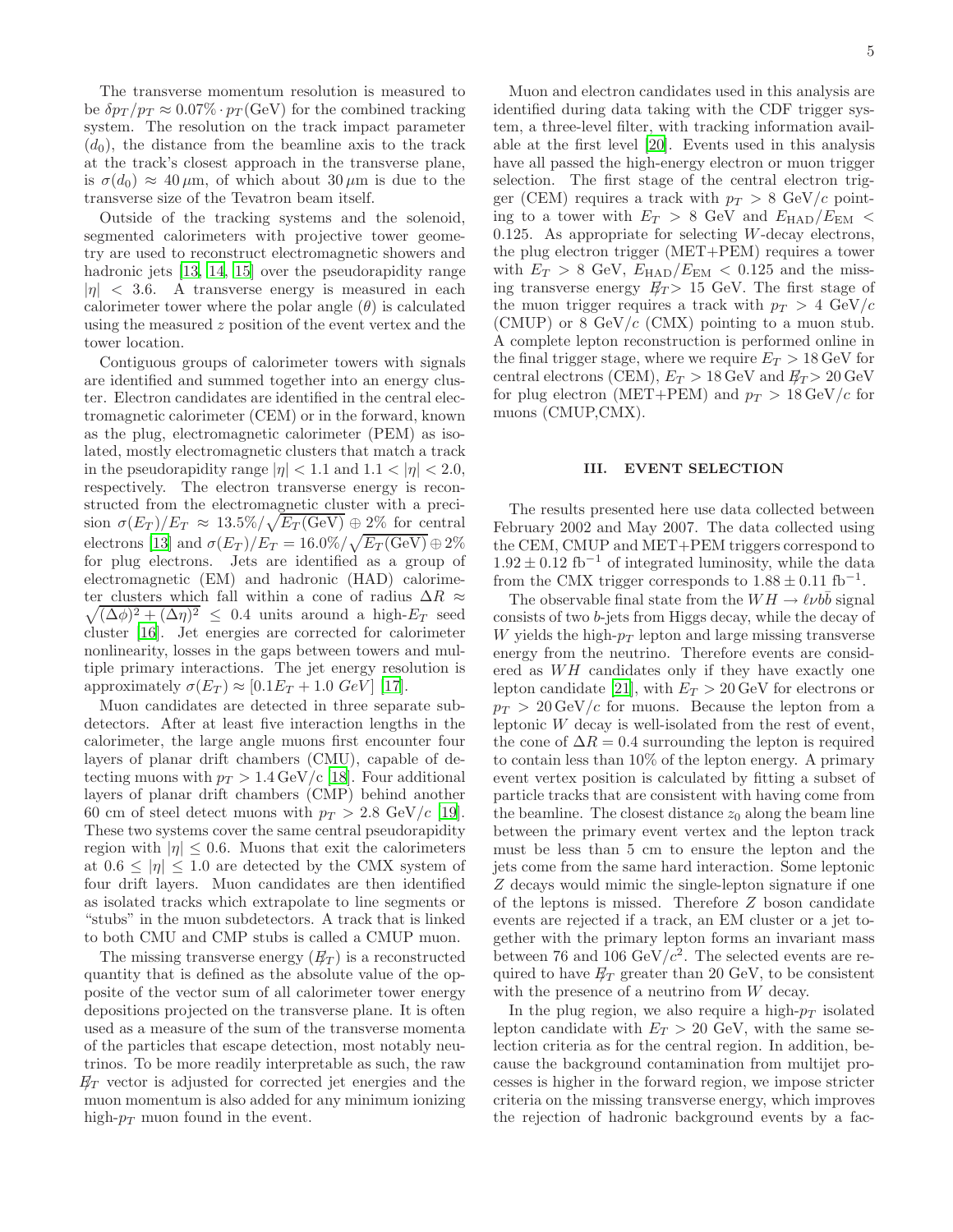tor of four while only reducing the signal efficiency by 20%. We require that  $MET_{sig} > 2$ ,  $E_T > 25$  GeV and  $E_T > 45$  GeV when the  $E_T$  is pointing close to a jet, and large transverse mass of the reconstructed W,  $M_T(W) > 20 \text{ GeV}/c^2$ . Here, MET<sub>sig</sub> is defined as the ratio of  $E_T$  to the square root of a weighted sum of jet  $E_T$  with factors correlated with mismeasurement, such as angles between the  $E_T$  and the jet and size of jet energy corrections [\[22](#page-13-21)], and  $M_T(W)$  is defined as follows:

$$
M_T(W) = \sqrt{2(p_T^{lep} \not\!\!E_T - \vec{p}_T^{dep} \cdot \vec{E}_T)},\tag{1}
$$

The WH signal includes two jets originating from  $H \to$  $b\bar{b}$  decays; these jets are expected to have large transverse energy. The jets are required to be in the pseudorapidity range covered by the silicon detector so that secondary vertices from b decays can be reconstructed. Specifically, we require the jets to satisfy  $E_T > 20$  GeV and  $|\eta| < 2.0$ and use loose jets  $(E_T > 12 \text{ GeV}$  and  $|\eta| < 2.4$ ) as input for the neural network discriminant discussed in Sec. [VII.](#page-10-0) The search for  $WH \rightarrow \ell \nu b\bar{b}$  is performed in the sample of events with  $W+$  exactly 2 jets; however, samples of events with  $W+1,3,\geq 4$  jets are used to cross-check the background modeling.

To increase the signal purity of the  $W+2$  jets events, at least one jet must be  $b$ -tagged by the  $SECVTX$  algorithm as explained in the subsequent sections. Three exclusive b-tagged event categories are considered. The first category  $(ST+ST)$  is for events where there are two  $SECVTX$ b-tagged jets. The second category (ST+JP) consists of events where only one of the jets is b-tagged by the secvtx and the second jet is b-tagged by jet probability. The third category (ST with NN filter) contains events where only one of the jets is  $b$ -tagged by the  $SECVTX$  and also passes the neural network b-tagging filter.

These three categories are selected exclusively and the tightest ST+ST category is preferentially selected. Subsequently the ST+JP category is considered if the ST+ST selection failed and finally ST with NN filter category is considered if both double b-tagged selections failed.

# <span id="page-5-0"></span>IV. b JET IDENTIFICATION ALGORITHMS

Multijet final states have dominant contributions from QCD light-flavor jet production, but the standard model Higgs boson decays predominantly to bottom quark pairs. Correctly identifying the b quark jets helps to remove most of the QCD background.

The b-quark has a relatively long lifetime, and b hadrons formed during the hadronization of the initial b quark can travel a significant distance before decaying into a collection of lighter hadrons. Jets containing a bquark decay can be reconstructed by identifying tracks significantly displaced from the  $p\bar{p}$  interaction point (primary vertex).

In this analysis, we employ three b-identification algorithms to optimize the selection of b-quark jets.

## <span id="page-5-1"></span>Secondary Vertex  $b$ -Tagging

The  $SECVTX$   $b$ -tagging algorithm is applied to each jet in the event, using only the tracks which are within  $\eta$ - $\phi$  distance of  $\Delta R = 0.4$  of the jet direction. Displaced tracks in jets are used for the SECVTX reconstruction and are distinguished by a large impact parameter significance  $(|d_0/\sigma_{d_0}|)$ , where  $d_0$  and  $\sigma_{d_0}$  are the impact parameter and the total uncertainty from tracking and beam position measurements, respectively. Secondary vertices are reconstructed with a two-pass approach which tests for high-quality vertices in the first pass and allows lower-quality vertices in the second pass. In pass 1, at least three tracks are required to pass loose selection criteria  $(p_T > 0.5 \,\text{GeV}/c, |d_0/\sigma_{d_0}| > 2.0)$ , and a secondary vertex is fit from the selected tracks. One of the tracks used in the reconstruction is required to have  $p_T > 1.0 \,\text{GeV}/c$ . If pass 1 fails, then a vertex is sought in pass 2 from at least two tracks satisfying tight selection criteria  $(p_T > 1.0 \,\text{GeV}/c, |d_0/\sigma_{d_0}| > 3.5$  and one of the pass 2 tracks must have  $p_T > 1.5 \,\text{GeV}/c$ . If either pass is successful, the transverse distance  $(L_{xy})$  from the primary vertex of the event is calculated along with the associated uncertainty. This uncertainty  $\sigma_{L_{xy}}$  includes the uncertainty on the primary vertex position. Finally jets are tagged positively or negatively depending on the  $L_{xy}$  significance  $(L_{xy}/\sigma_{L_{xy}})$ :

$$
L_{xy}/\sigma_{L_{xy}} \geq 7.5 \qquad \text{(positive tag)} \tag{2}
$$

$$
L_{xy}/\sigma_{L_{xy}} \leq -7.5 \quad \text{(negative tag)} \tag{3}
$$

This value has been tuned for optimum efficiency and purity in simulated b-jet samples from decays of top quarks. The energy spectrum for those jets is similar to the spectrum for b jets from decays of Higgs bosons.

The sign of  $L_{xy}$  indicates the position of the secondary vertex with respect to the primary vertex along the direction of the jet. If the angle between the jet axis and the vector pointing from the primary vertex to the secondary vertex is less than  $\pi/2$ ,  $L_{xy}$  is positively defined; otherwise, it is negative. If  $L_{xy}$  is positive, the secondary vertex points towards the direction of the jet, as in true b hadron decays. For negative  $L_{xy}$  the secondary vertex points away from the jet; this may happen as a result of mismeasured tracks. In order to reject secondary vertices due to material interaction, the algorithm vetoes two-track vertices found between 1.2 and 1.5 cm from the center of the silicon detector (the inner radius of the beampipe and the outer radius of the innermost silicon layer being within this range). All vertices more than 2.5 cm from the center are rejected because  $b$ -jets in  $WH$ events travel 3.5 mm on average.

The negative tags are useful for evaluating the rate of false positive tags, which are identified as "mistags" in the background estimates. Mismeasurements are expected to occur randomly; therefore the  $L_{xy}$  distribution of fake tags is expected to be symmetric around zero. Simulated events are used to correct a small asymmetry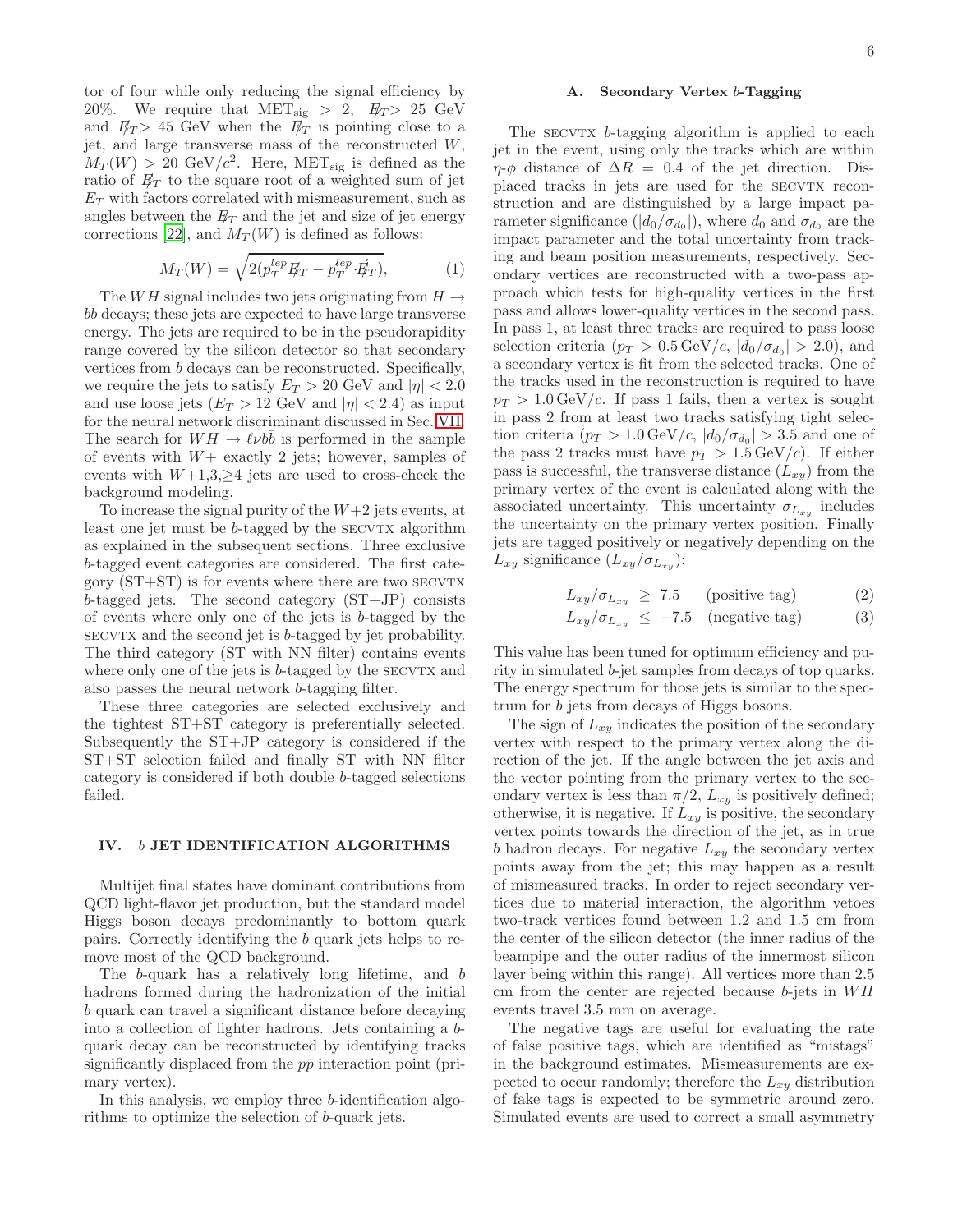due to true long-lived particles in light-flavor jets and to interactions in the detector material.

The efficiency for identifying a secondary vertex is different in simulation and data. We measure an efficiency correction factor, which is defined as the ratio of the observed to the simulated efficiencies, to be  $0.95 \pm 0.04$  in a sample of high- $E_T$  jets enriched in b jets by requiring a soft lepton  $(p_T > 8 \,\text{GeV}/c)$  from semileptonic heavy quark decays [\[10\]](#page-13-9).

#### B. Neural Network b-Tagging Filter

The sample tagged by the SECVTX algorithm still has significant contamination from falsely-tagged light-flavor or gluon jets and the misidentification of  $c$  quarks as  $b$ jets [\[23](#page-13-22)]. This search uses a multivariate neural network  $(NN)$  technique to improve the SECVTX tagging purity [\[7](#page-13-6), [8](#page-13-7)].

The neural network used in this article employs the JETNET  $[24]$  $[24]$  package. The tagger is designed with two neural networks in series. The  $b - l$  network is trained to separate b-jets from light-quark jets (l-jets), and the  $b-c$ network is trained to separate b-jets from c-jets. Jets that pass a cut on both of the neural network outputs are accepted by the tagger. These neural networks are trained and applied only to jets that are already tagged by the  $SECVTX$  algorithm. The current neural network  $b$ -tagging filter is tuned to increase the purity of the  $SECVTX$  btagged jets.

The neural networks take as input 16 variables chosen to distinguish b-quark jets from  $c$ - and  $l$ -quark jets by means of their higher track multiplicity, larger invariant mass, longer lifetime, and a harder fragmentation function than  $c$ - and  $l$ -quark jets. The track parameters and  $L_{xy}$  significance are good discriminators for b-jets. The sum of transverse momentum  $p_T^{\text{vtx}}$  and mass  $M_{\text{vtx}}$  of the tracks associated with the displaced vertex are useful variables for identifying *l*-jets; however *c*-jets have  $p_T$ spectra similar to b-jets. Pseudo- $c\tau$   $(L_{xy} \times M_{\text{vtx}}/p_T^{\text{vtx}})$ , the vertex fit  $\chi^2$ , and the track-based probability for a jet to originate away from the primary vertex are the best discriminators for b-jets.

The neural network b-tagging filter is validated by comparing the performance on a b-enriched sample of SECVTX tagged heavy-flavor jets from events with an electron candidate with  $E_T > 8 \,\text{GeV}$  and from the corresponding Monte Carlo sample. A good agreement is found in neural network b-tagging filter performance between data and Monte Carlo [\[7](#page-13-6), [8](#page-13-7)].

The output of the neural network is a value ranging from 0 to 1. We cut on this value so that we reject 65% of light-flavor jets and about  $50\%$  of the c jets while keeping  $90\%$  of b-jets which were tagged by SECVTX. The data-to-Monte-Carlo correction factor, measured from the electron sample, is  $0.97 \pm 0.02$ . Note that this is an additional correction factor with respect to the SECVTX efficiency scale factor because all of the jets under consideration have already been tagged by SECVTX.

#### <span id="page-6-0"></span>C. Jet Probability b-tagging

The jet probability b-tagging algorithm differs from secvtx in that it employs the signed impact parameters (and their uncertainties) of all tracks within a jet and calculates the probability that the jet was produced at a position consistent with the primary vertex. The signed impact parameter of a track is defined as positive if the angle between the jet direction and the line joining the primary vertex to the point of closest approach of the track is less than 90 degrees, and it is defined as negative otherwise. A feature of this algorithm is that the b-tagging is performed using a continuous variable instead of a discrete object like a reconstructed secondary vertex.

For a light-quark jet, most particles should originate from the primary vertex. Because of the finite tracking resolution, charged particle tracks can be reconstructed with a nonzero impact parameter and have an equal probability to be either positively or negatively signed. Since a long-lived particle will travel some distance along the jet direction before decaying, its decay products will preferentially have positively signed impact parameters.

To calculate the track probability, the tracking resolution can be extracted by fitting the negative side of the signed impact parameter distribution from the inclusive jet data which is dominated by prompt jets. Tracks are sorted into different categories  $(\eta, p_T)$  of tracks, and quality of silicon detector hits) to parametrize their properties. To minimize the contribution from badly measured tracks with large reconstructed impact parameters, the distribution of a related quantity, the signed impact parameter significance (ratio of the signed impact parameter to its uncertainty) is parametrized for each track category. Each track is required to satisfy the quality criteria of  $p_T > 0.5 \text{ GeV}/c$  and a minimum number of hits in the tracking detector.

To calculate the jet probability from tracks, at least two tracks with positive impact parameter are required. By definition, the jet probability distribution should be flat between 0 and 1 for jets having only prompt tracks and peaked near zero for heavy flavor jets having large positively signed impact parameter. Tracks with a negative impact parameter are used to define a negative jet probability, which is used to check the algorithm and to estimate the misidentification rate. A jet is considered as tagged if the jet probability is less than 5%. We choose this value such that we reject 95% of light-flavor jets while keeping  $60\%$  of b-jets. The difference in efficiency between the simulated and observed data is taken into account as a scale factor. We measure the scale factor to be  $0.85\pm0.07$  in a sample of high- $E_T$  jets enriched in b jets by requiring a soft lepton from semileptonic heavyflavor decay. A more detailed description of the scale factor estimation is given in Ref. [\[11\]](#page-13-10).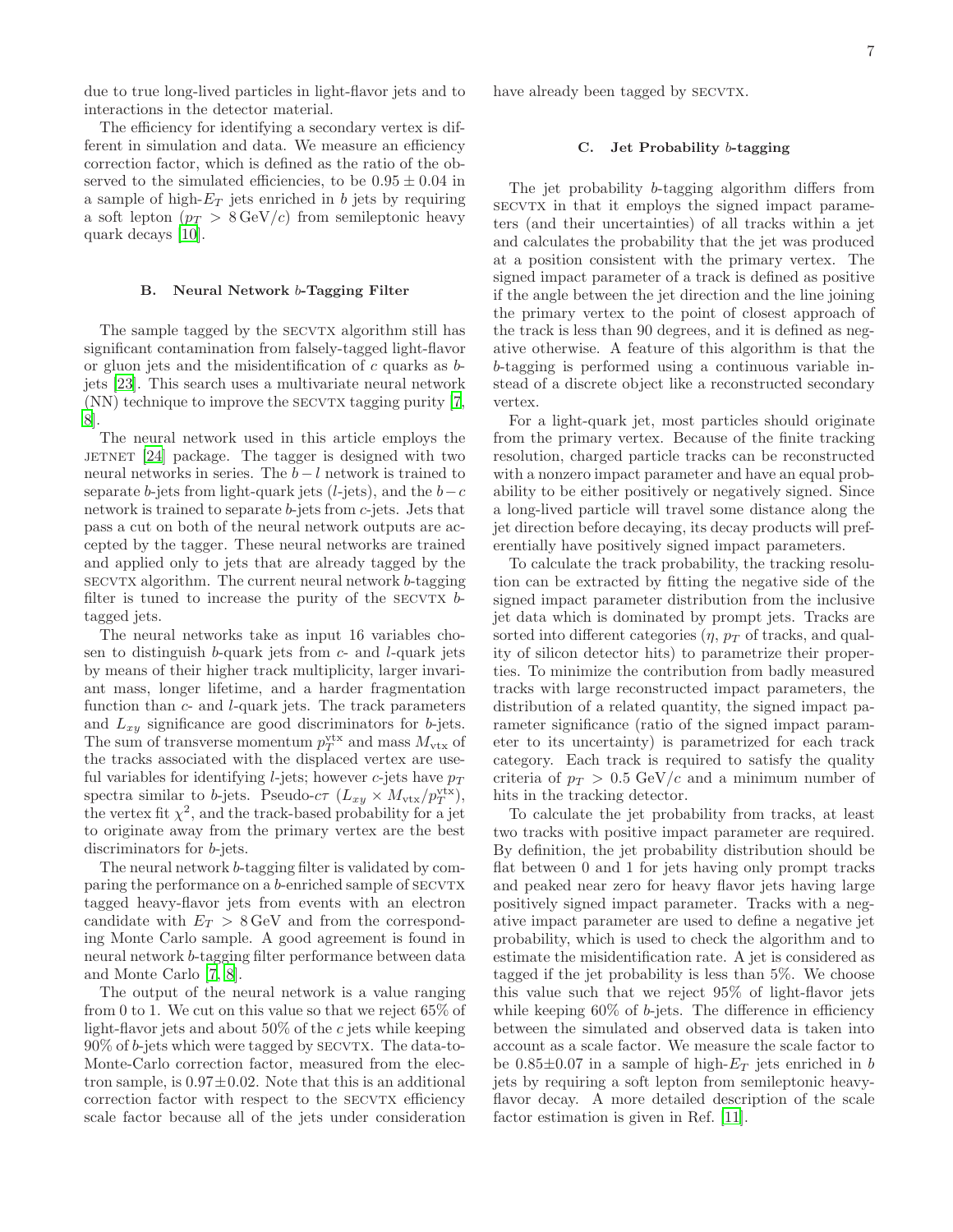# <span id="page-7-0"></span>V. BACKGROUND

The final state signature of  $WH \rightarrow \ell \nu b\bar{b}$  production can be mimicked by other processes. The dominant background processes are  $W+$ jets production,  $t\bar{t}$  production, and non-W QCD multijet production. Several electroweak production processes also contribute but with smaller rates. In the following subsections the contribution from each background source is discussed in detail. These background estimations are based on the same strategies used in the previous analysis [\[7,](#page-13-6) [8](#page-13-7)]. The quantitative background estimates can be found in Sec. [VIII.](#page-11-0)

# A. Non-W QCD Multijet

Events from QCD multijet production sometimes mimic the W-boson signature due to fake leptons and fake  $E_T$ . A non-W lepton is reconstructed when a jet passes the lepton selection criteria or a heavy-flavor jet produces leptons via semileptonic decay. Non-W  $E_T$  can result from mismeasurements of energy or semileptonic decays of heavy-flavor quarks. Since the  $E_T$  mismeasurement is usually not well modeled in detector simulation, we directly estimate the contribution of non-W events from the lepton+jets data before b-tagging is applied, known as the pretag sample.

Generally, the bulk of non- $W$  events are characterized by a nonisolated lepton and small  $E_T$ . The lepton isolation I is defined as the ratio of the sum of the calorimeter energy inside a cone of  $\Delta R = 0.4$  around the lepton direction, excluding the lepton energy, and the lepton energy itself. The quantity  $I$  is small if the lepton is well-isolated from the rest of the event, as typified by a true leptonic W decay. This feature is used to extrapolate the expected non-W contribution into our signal region, namely, small I and large  $E_T$ . In extracting the non-W background contribution from data, we make the following two assumptions: lepton isolation and  $E_T$  are uncorrelated in non- $W$  events, and the  $b$ -tagging rate is not dependent on  $E_T$  in non-W events. The level at which these assumptions are justified determines the assigned uncertainty. The contributions from  $t\bar{t}$  and  $W+$ jets events are subtracted according to the calculated cross sections for those processes.

To validate the method and estimate the relevant systematic uncertainties, we vary the boundaries of the signal and background regions. The observed deviations imply a  $25\%$  systematic uncertainty in the non-W background yield, assigned conservatively for both the pretag and tagged estimates [\[7](#page-13-6), [8](#page-13-7)].

The contribution of non- $W$  background passing the NN b-tagging filter is determined by using data in the background region  $(I > 0.2$  and  $E_T > 20$  GeV), which has event kinematics similar to non- $W$  events in the signal region because lepton isolation is the only difference between the two regions. The non- $W$  estimate after applying the NN b-tagging filter is scaled by the ratio of the

events before NN b-tagging filter to the events after NN b-tagging filter in this background region; this assumes the NN b-tagging filter is uncorrelated with the isolation.

The non- $W$  estimate for events with at least two  $b$ tags is obtained by measuring the ratio of the number of events with at least one b-tag to the number with at least two b-tags in the background region and applying the ratio to the estimate of tagged non- $W$  events in the signal region.

For the plug region, the MET+PEM trigger is used, which means the above method is not valid, because of the  $E_T$  trigger bias. The  $E_T$  distribution shape difference between non-W background and other backgrounds is therefore used to measure the amount of non-W background. To model the  $E_T$  distribution shape in the non-W events, the control samples with electron candidates which failed at least two of our standard lepton identification criteria are used. We perform a likelihood fit of the  $E_T$  distribution for observed data using the non-W and other background shapes [\[22\]](#page-13-21).

#### B.  $W +$  Mistagged Jets

The rate at which SECVTX falsely tags light-flavor jets is derived from inclusive jet samples by counting the number of negative mistags. These are defined as jets tagged with an unphysical negative decay length, resulting from imperfect tracking resolution. They are assumed to be a good estimate of falsely tagged jets, independent to first order of heavy-flavor content in the generic jet sample and parametrized as a function of  $\eta$ , number of vertices, jet  $E_T$ , track multiplicity, z position of primary vertex, and total event  $E_T$  scalar sum. To estimate the positive mistag rate, the negative mistag rate is corrected for the enhancement of positive tags due to real secondary vertices in light-flavor jets and to interactions in the detector material. This factor is measured in an inclusive jet sample by fitting the asymmetry in the vertex mass distribution of positive tags over negative tags [\[25\]](#page-13-24). The systematic uncertainty on the mistag rate is estimated from the differences between observed and expected negative tags when applying the same parametrization to different jet samples.

The mistag rate per jet is applied to  $W +$ jets events. The total estimate is corrected for the non-W QCD fraction and also for the top-quark contributions to the pretag sample. To estimate the mistag contribution in NNtagged events, we apply the light flavor rejection factor of the NN filter  $0.35 \pm 0.05$  as measured using light-flavor jets from various data and simulated samples. To estimate the mistag contribution in double tagged events, we apply the mistag rate to all untagged jets in  $W + 1$ b-tagged jet events. This method accounts for the case of one real b-tag plus one mistag and also for the doublemistag case in which both b-tagged jets are not due to b-hadron decays.

For jet probability b-tagging, the mistag rate is derived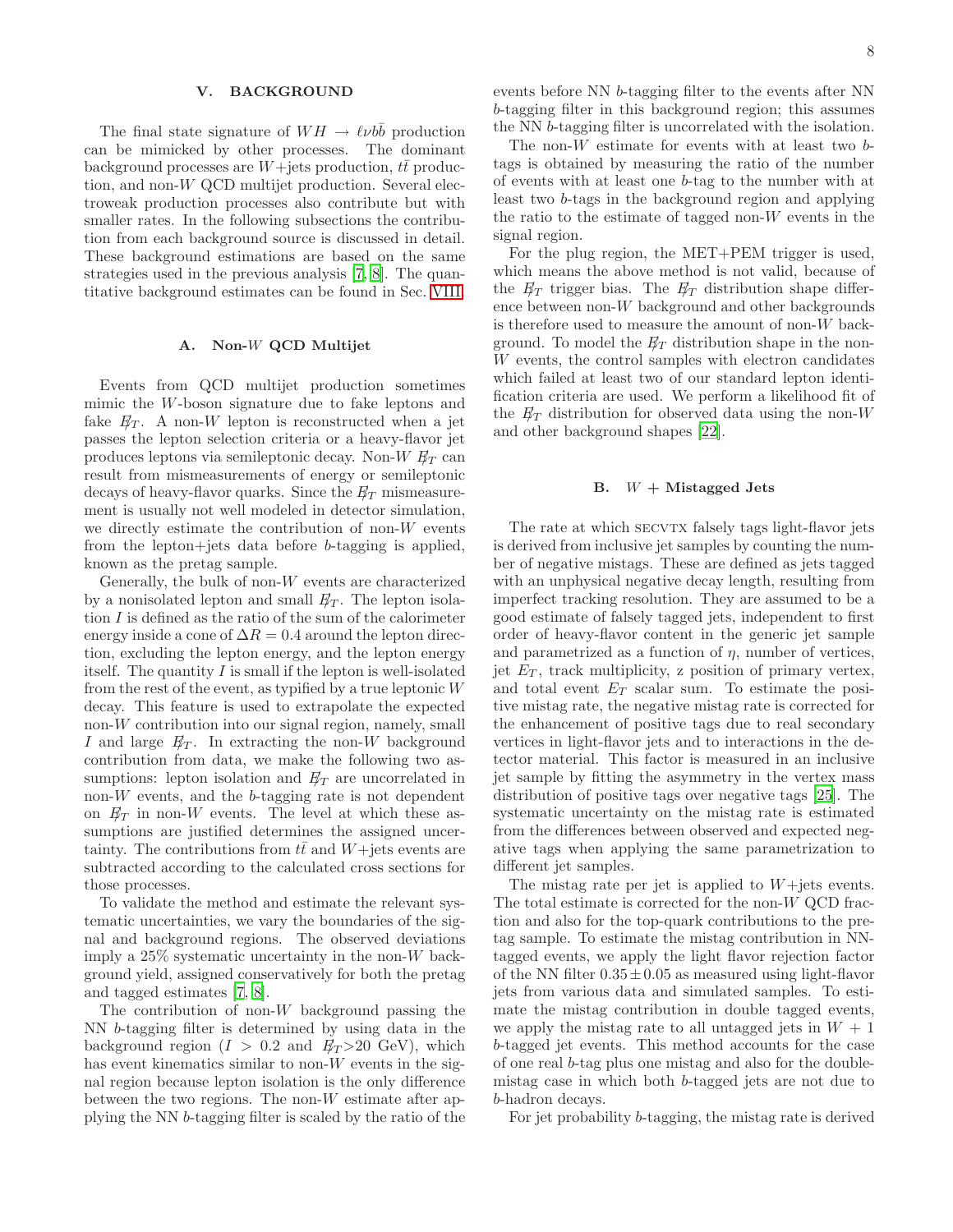from inclusive jet samples as a function of  $\eta$ , z position of the primary vertex, jet  $E_T$ , track multiplicity, number of vertices, and total event scalar  $E_T$ . The mistag rate probabilities are derived from jets with negatively signed impact parameters and applied in the same way as for the  $SECVTX$  algorithm [\[11\]](#page-13-10).

#### C. W+Heavy Flavor

The  $W b\bar{b}$ ,  $W c\bar{c}$ , and  $W c$  processes are major background sources after the requirement of b-tagging. Large theoretical uncertainties exist for the overall normalization because current Monte Carlo event generators can generate W+heavy-flavor events only to leading order. Consequently, the rates for these processes are normalized to data. The contribution from true heavy-flavor production in  $W +$ jets events is determined from measurements of the heavy-flavor event fraction in  $W +$ jets events and the b-tagging efficiency for those events, as explained below.

The fraction of  $W+$ jets events produced with heavyflavor jets has been studied extensively using an alpgen + pythia combination of Monte Carlo simulations [\[26,](#page-13-25) [27\]](#page-13-26). Calculations of the heavy-flavor fraction in ALPGEN have been calibrated using a jet data sample, and measurements indicate that a scaling factor of  $1.4\pm0.4$  is necessary to make the heavy-flavor production in Monte Carlo match the production in  $W+1$  jet events. The final results obtained for heavy-flavor fractions are shown in Table [I.](#page-9-0)

For the tagged  $W +$ heavy flavor  $(HF)$  background estimate, the heavy-flavor fractions and tagging rates given in Tables [I](#page-9-0) and [II](#page-9-1) are multiplied by the number of pretag  $W + \text{jets}$  candidate events  $(N_{\text{pretag}})$  in data, after correction for the contribution of non-W  $(f_{\text{non}-W})$ ,  $t\bar{t}$  and other background events to the pretag sample. The  $W +$ heavy flavor background contribution is obtained by the following relation:

$$
N_{W + HF} = f_{HF} \cdot \epsilon_{\text{tag}} \cdot [N_{\text{pretag}} \cdot (1 - f_{\text{non}-W}) - N_{\text{TOP}} - N_{\text{EWK}}],
$$
\n(4)

where  $f_{HF}$  is the heavy-flavor fraction,  $\epsilon_{\text{tag}}$  is the tagging efficiency,  $N_{\text{TOP}}$  is the expected number of  $t\bar{t}$  and single top events, and  $N_{\text{EWK}}$  is the expected background contribution from  $WW, WZ, ZZ$  and  $Z$  boson events.

#### D. Top and Electroweak Backgrounds

Production of both single top quarks and top-quark pairs contributes to the tagged  $W+$ jets sample. Several electroweak boson production processes also contribute. WW pairs can decay to a lepton, neutrino as missing energy, and two jets, one of which may be charm.  $WZ$ events can decay to the signal  $\ell\nu b\bar{b}$  or  $\ell\nu c\bar{c}$  final state. Finally,  $Z \rightarrow \tau^+\tau^-$  events can have one leptonic  $\tau$  decay and one hadronic decay. The leptonic  $\tau$  decay gives rise to a lepton plus missing transverse energy, while the hadronic decay yields a narrow jet of hadrons with a nonzero lifetime.

The normalization of the diboson and top production backgrounds are based on the theoretical cross sections listed in Table [III,](#page-9-2) the luminosity, and the acceptance and b-tagging efficiency derived from Monte Carlo events [\[21,](#page-13-20) [28,](#page-13-27) [29,](#page-13-28) [30](#page-13-29)]. The acceptance is corrected for lepton identification, trigger efficiencies, and the z vertex cut. The tagging efficiency is corrected by the b-tagging scale factor.

# <span id="page-8-0"></span>VI. HIGGS BOSON SIGNAL ACCEPTANCE

The PYTHIA Monte Carlo generator is used to generate the signal samples and study the kinematic properties [\[33](#page-14-0)]. Only Higgs boson masses between 110 and  $150 \,\mathrm{GeV}/c^2$  are considered because this is the mass region, especially up to  $135 \,\text{GeV}/c^2$ , for which the decay  $H \rightarrow b\bar{b}$  dominates. The number of expected  $WH \rightarrow$  $\ell\nu b\bar{b}$  events N is given by

<span id="page-8-1"></span>
$$
N = \epsilon \cdot \int \mathcal{L}dt \cdot \sigma(p\bar{p} \to WH) \cdot \mathcal{B}(H \to b\bar{b}), \qquad (5)
$$

where  $\epsilon$ ,  $\int \mathcal{L}dt$ ,  $\sigma(p\bar{p} \to WH)$ , and  $\mathcal{B}(H \to b\bar{b})$  are the event detection acceptance, integrated luminosity, production cross section, and branching fraction, respectively. The production cross section and branching fraction are calculated to NLO precision [\[5](#page-13-4)]. The acceptance  $\epsilon$  is broken down into the following factors:

$$
\epsilon = \epsilon_{z_0} \cdot \epsilon_{b \text{tag}} \cdot \sum_{\ell = e, \mu, \tau} \left( \epsilon_{\text{trigger}} \cdot \epsilon_{\text{lepton ID}} \cdot \epsilon_{\text{kinematics}} \cdot \mathcal{B}(W \to \ell \nu) \right), \tag{6}
$$

where  $\epsilon_{z_0}$ ,  $\epsilon_{\text{trigger}}$ ,  $\epsilon_{\text{lepton ID}}$ ,  $\epsilon_{\text{btag}}$ , and  $\epsilon_{\text{kinematics}}$  are efficiencies defined in sequence to meet the requirements of primary vertex, trigger, lepton identification, b-tagging,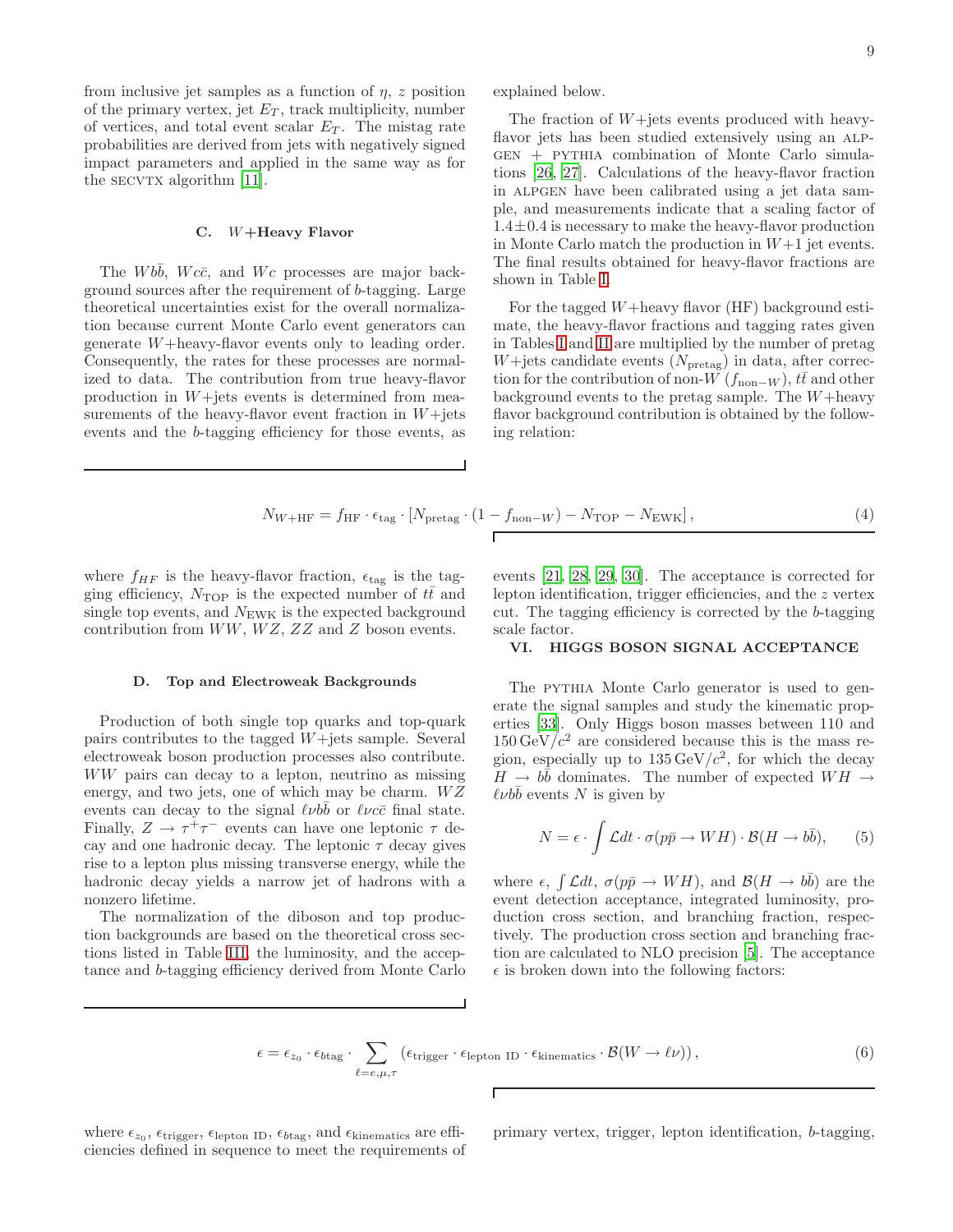<span id="page-9-0"></span>TABLE I: The heavy-flavor fractions  $f_{HF}$ , given in percent, for the W +jets events where 1B, 2B refer to number of taggable  $b$ -jets in the events, with 1C, 2C for charm jets. The results from ALPGEN Monte Carlo have been scaled by the data-derived calibration factor of  $1.4 \pm 0.4$ .

| Jet Multiplicity                                                             | 1 jet               | 2 jets | 3 jets                                    | $>4$ jets |
|------------------------------------------------------------------------------|---------------------|--------|-------------------------------------------|-----------|
| $Wb\bar{b}$ (1B) (%) 1.0 $\pm$ 0.4 2.0 $\pm$ 0.8 3.4 $\pm$ 1.4 4.6 $\pm$ 2.0 |                     |        |                                           |           |
| $Wb\bar{b}$ (2B) (%)                                                         | $\omega_{\rm{max}}$ |        | $1.3 \pm 0.6$ $2.5 \pm 1.0$ $3.1 \pm 1.8$ |           |
| $Wc\bar{c}$ (1C) (%) 7.7 ± 2.4 12.2 ± 4.5 16.4 ± 5.3 18.6 ± 6.9              |                     |        |                                           |           |
| $Wc\bar{c}$ (2C) (%)                                                         | $\sim$ 100 $\mu$    |        | $2.0 \pm 0.8$ 4.6 $\pm$ 1.8 8.4 $\pm$ 3.4 |           |

<span id="page-9-1"></span>TABLE II: The b-tagging efficiencies  $\epsilon_{taq}$  in percent for the various b-tagging strategies on individual W+heavy-flavor processes. Categories 1B, 2B refer to number of taggable b-jets in the events, with similar categories for charm jets. Those numbers include the effect of the data-to-Monte Carlo scale factors.

| Jet Multiplicity          | 1 jet | $2$ jets                                                    | 3 jets                                       | $> 4$ jets |  |  |  |
|---------------------------|-------|-------------------------------------------------------------|----------------------------------------------|------------|--|--|--|
|                           |       | 1 SECVTX and NN $b$ -tag $(\%)$                             |                                              |            |  |  |  |
| $Wb\bar{b}$ (1B)          |       | $27.5 \pm 1.5$ $28.1 \pm 1.3$ $26.7 \pm 1.4$ $26.9 \pm 3.7$ |                                              |            |  |  |  |
| $Wb\bar{b}$ (2B)          |       |                                                             | $26.2 \pm 1.2$ 24.1 $\pm$ 1.2 22.6 $\pm$ 1.3 |            |  |  |  |
| $Wc\bar{c}$ (1C)          |       | $4.2 \pm 0.2$ $4.6 \pm 0.3$ $4.9 \pm 0.3$ $5.2 \pm 0.7$     |                                              |            |  |  |  |
| $Wc\bar{c}$ (2C)          |       |                                                             | $6.3 \pm 0.4$ $6.6 \pm 0.4$ $6.9 \pm 0.6$    |            |  |  |  |
| $> 2$ SECVTX b-tag $(\%)$ |       |                                                             |                                              |            |  |  |  |
| $Wb\bar{b}$ (2B)          |       |                                                             | $16 \pm 2$ $19 \pm 2$                        | $19 \pm 3$ |  |  |  |
| $Wc\bar{c}$ (2C)          |       |                                                             | $1.0 \pm 0.5$ $2.0 \pm 1.0$ $2.0 \pm 1.0$    |            |  |  |  |
|                           |       | 1 SECVTX + Jet Probability b-tag $(\%)$                     |                                              |            |  |  |  |
| $Wb\bar{b}$ (2B)          |       |                                                             | $10.1 \pm 1.2$ $11.1 \pm 1.3$ $12.4 \pm 1.5$ |            |  |  |  |
| $Wc\bar{c}$ (2C)          |       |                                                             | $1.6 \pm 0.2$ $2.3 \pm 0.3$ $3.2 \pm 0.4$    |            |  |  |  |

<span id="page-9-2"></span>TABLE III: Theoretical cross sections and uncertainties for the electroweak and single top backgrounds, along with the theoretical cross section for  $t\bar{t}$  at  $m_t = 175 \,\text{GeV}/c^2$  [\[31\]](#page-14-1). The cross section of  $Z^0 \to \tau^+ \tau^-$  is obtained in the dilepton mass range  $m_{\tau\tau} > 30 \,\text{GeV}/c^2$  together with a k-factor (NLO/LO) of 1.4 [\[32](#page-14-2)]

| Background                    | Theoretical Cross Sections |
|-------------------------------|----------------------------|
| WW                            | $12.40 \pm 0.25$ pb        |
| WΖ                            | $3.96 \pm 0.06$ pb         |
| ZZ                            | $1.58 \pm 0.05$ pb         |
| Single top s-channel          | $0.88 \pm 0.11$ pb         |
| Single top $t$ -channel       | $1.98 \pm 0.25$ pb         |
| $Z \rightarrow \tau^+ \tau^-$ | $265 \pm 30.0$ pb          |
| tŦ                            | $6.7^{+0.7}_{-0.9}$ pb     |

and event selection criteria. The major sources of inefficiency are the lepton identification, jet kinematics, and b-tagging factors; each has an efficiency between 30 and 45%. The factor  $\epsilon_{z_0}$  is obtained using the vertex distribution from the minimum bias data,  $\epsilon_{trigger}$  is measured using a clean  $W \to l\nu$  data sample, obtained from different triggers after applying more stringent offline cuts, and  $\epsilon_{\rm lepton ID}$  is calculated using  $Z \rightarrow ll$  observed data and

Monte Carlo samples.  $\epsilon_{btag}$  is measured in a b-enriched sample from semileptonic heavy flavor decay. The total signal acceptances are shown in Fig. [1](#page-10-1) for the selected b-tagging options as a function of Higgs boson mass. Inclusion of forward electrons in this analysis increased the overall acceptance by 10%.

The total systematic uncertainty on the acceptance stems from the jet energy scale, initial and final state radiation (ISR and FSR), lepton identification, trigger efficiencies, and b-tagging scale factor. A 2% uncertainty on the lepton identification efficiency is assigned for each lepton type (CEM electron, PEM electron, CMUP and CMX muon), based on studies of Z boson events. For each of the high  $p_T$  lepton triggers, a 1% uncertainty is measured from backup trigger paths or Z boson events.

The initial and final state radiation systematic uncertainties are estimated by changing the parameters in the Monte Carlo related to ISR and FSR from nominal values to half or double the nominal [\[34](#page-14-3)]. Half of the difference from the two samples is taken as the systematic uncertainty. The uncertainty in the incoming parton energies relies on the eigenvectors provided in the PDF fits. A NLO version of the PDFs, CTEQ6M, provides a 90% confidence interval of each eigenvector [\[35\]](#page-14-4). The nominal PDF value is reweighted to the 90% confidence level value, and the corresponding reweighted acceptance is computed. The differences between nominal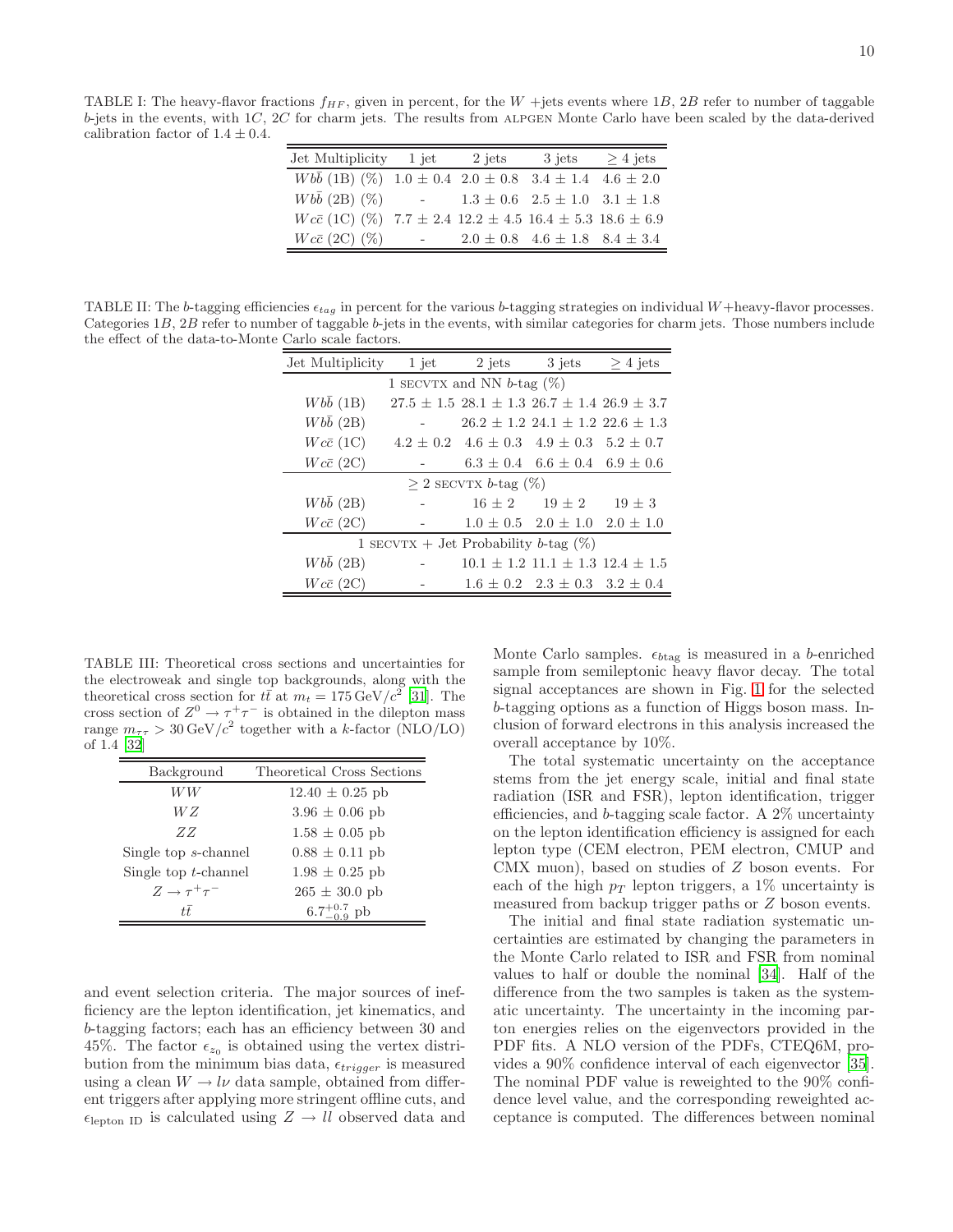

<span id="page-10-1"></span>FIG. 1: The total acceptance  $\epsilon$  for the process  $WH \rightarrow \ell\nu bb$  in  $W+2$ jet bin for the selected b-tagging strategies as a function of Higgs boson mass.

and reweighted acceptances are added in quadrature, and the total is assigned as the systematic uncertainty [\[10\]](#page-13-9).

The effect of the jet energy scale uncertainty (JES) [\[17](#page-13-16)] is calculated by shifting the jet energy scale by  $\pm 1\sigma$ in the  $WH$  Monte Carlo samples. The deviation from the nominal acceptance is taken as the systematic uncertainty. The systematic uncertainty on the b-tagging efficiency is based on the scale factor uncertainty discussed in Sec. [IV A](#page-5-1) and [IV C.](#page-6-0) When the NN b-tagging filter is applied, the scale factor uncertainty is added to that of secvtx in quadrature. The total systematic uncertainties for the selected b-tagging options are summarized in Table [IV.](#page-11-1)

The expected number of signal events is estimated by Eq. [5](#page-8-1) at each Higgs boson mass point. The expectations for the selected b-tagging strategies are shown in Table [V.](#page-11-2)

# <span id="page-10-0"></span>VII. NEURAL NETWORK DISCRIMINANT

To further improve the signal to background discrimination after event selection, we employ a neural network [\[24\]](#page-13-23) trained on a variety of kinematic variables to distinguish the  $W+Higgs$  events from the backgrounds.

The neural network on the samples of simulated events using a mixture of 50% signal and 50% of backgrounds is trained. The background composition is chosen to have equal amounts of Wbb,  $t\bar{t}$ , and single top, which provides a maximum sensitivity over a wide range of input conditions.

To optimize the neural network structure, we use an

iterative procedure to determine the configuration that best discriminates signal from the background, and uses a minimal number of input discriminants. This is done by first determining the best one-variable neural network from a list of 76 possible variables, based on the kinematic distributions of the two jets, lepton, and  $E_T$  in the events (including correlations among these objects). The optimization algorithm keeps this variable as an input and then loops over all other variables to determine the best two-variable neural network. The best N-variable neural network is finally selected once the  $(N+1)$ -variable neural network shows less than 0.5 % improvement. The criteria for comparing neural networks is the testing error defined by how often a neural network with a given configuration incorrectly classifies signal and background events. This optimization of the neural network structure was done for Higgs mass of  $120 \text{ GeV}/c^2$ , and we use the same structure to train separate neural networks for Higgs masses of 110, 115, 120, 130, 140, and 150  $\text{GeV/c}^2$ . Retraining neural networks with different signal masses keeps the neural network improvement almost constant as a function of the Higgs mass.

Our neural network configuration has 6 input variables, 11 hidden nodes, and 1 output node. The output of the neural network has a value from 0 to 1 that will provide discrimination between the signal and background hypotheses. The signal-like events yield a high neural network value and the background like events yield a low neural network value.

The 6 optimal inputs are as follows:

- $M_{jj+}$ : the invariant mass calculated from the two jets in the  $W+2$ jets event. Furthermore, if there are additional loose jets present, the loose jet that is closest to one of the two jets is included in this invariant mass calculation, if the separation between that loose jet and one of the jets is  $\Delta R < 0.9$ . This definition gives greater discriminating power for instances where the selected b-jet spreads outside the cone.
- $\sum E_T$ (Loose Jets): the scalar sum of the transverse energies of the loose jets.
- $p_T$  Imbalance: the difference between the scalar sum of the transverse momenta of all measured objects and the  $E_T$ . Specifically, it is calculated as  $P_T(jet_1) + P_T(jet_2) + P_T(lep) - E_T.$
- $M_{l\nu j}^{min}$ : the invariant mass of the lepton,  $E_T$ , and one of the two jets, where the jet is chosen to give the minimum invariant mass. For this quantity, the  $p<sub>z</sub>$  component of the neutrino is ignored.
- $\Delta R$ (lepton- $\nu_{max}$ ): the  $\Delta R$  separation between the lepton and the neutrino, where the  $p_z$  of the neutrino is taken by choosing the largest  $|p_z|$  of solutions from the quadratic equations for the W mass  $(80.42 \text{ GeV}/c^2)$  constraint.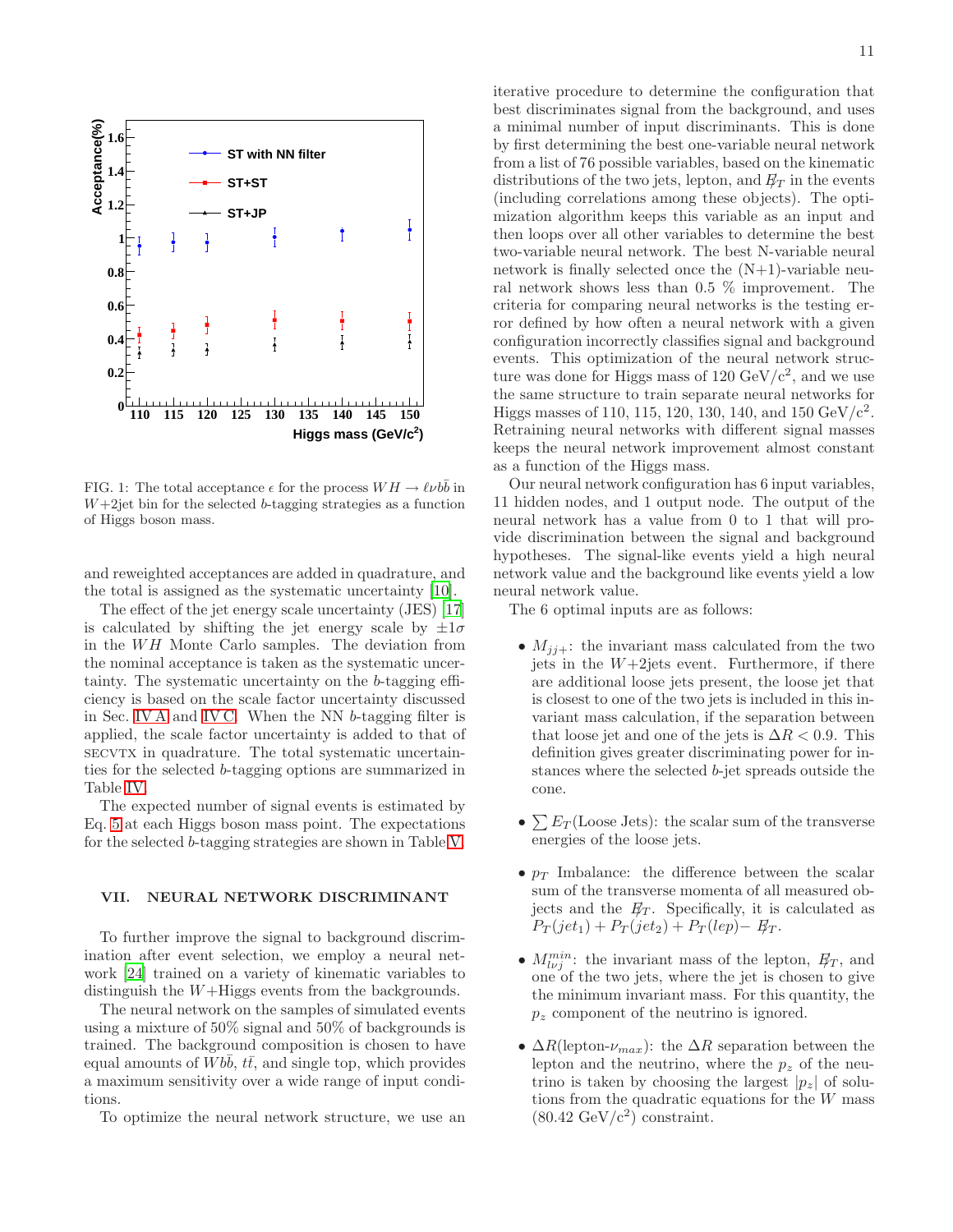TABLE IV: Systematic uncertainties on signal acceptance for the selected b-tagging requirements.

<span id="page-11-1"></span>

| b-tagging category LeptonID Trigger ISR/FSR JES PDF b-tagging Total            |            |         |  |                                          |  |
|--------------------------------------------------------------------------------|------------|---------|--|------------------------------------------|--|
| ST with NN filter $\sim 2\%$ $\lt 1\%$ $2.9\%$ $2.3\%$ $1.2\%$ $3.5\%$ $5.6\%$ |            |         |  |                                          |  |
| $ST+ST$                                                                        | $\sim 2\%$ | $< 1\%$ |  | $5.2\%$ $2.5\%$ $2.1\%$ $8.4\%$ $10.6\%$ |  |
| $ST+JP$                                                                        | $\sim$ 2%  | $< 1\%$ |  | $4.0\%$ $2.8\%$ $1.5\%$ $9.1\%$ $10.5\%$ |  |

TABLE V: Expected number of  $WH \rightarrow \ell \nu b\bar{b}$  signal events in central region for the selected b-tagging options. All systematic uncertainties are included.

<span id="page-11-2"></span>

| $b$ -tagging category 110 GeV 115 GeV 120 GeV 130 GeV 140 GeV 150 GeV                                 |  |                                                                                     |  |
|-------------------------------------------------------------------------------------------------------|--|-------------------------------------------------------------------------------------|--|
| Pretag                                                                                                |  | $9.41\pm0.61$ $7.92\pm0.52$ $6.35\pm0.41$ $3.99\pm0.26$ $2.02\pm0.13$ $0.78\pm0.05$ |  |
| ST with NN filter $2.63\pm0.22$ $2.20\pm0.18$ $1.70\pm0.14$ $1.08\pm0.09$ $0.55\pm0.05$ $0.21\pm0.02$ |  |                                                                                     |  |
| $ST+ST$                                                                                               |  | $1.18\pm0.14$ $1.00\pm0.12$ $0.85\pm0.10$ $0.55\pm0.07$ $0.27\pm0.03$ $0.10\pm0.01$ |  |
| $ST+JP$                                                                                               |  | $0.89\pm0.11$ $0.76\pm0.09$ $0.60\pm0.07$ $0.40\pm0.05$ $0.20\pm0.02$ $0.08\pm0.01$ |  |

•  $P_T(W + H)$ : the norm of the vector sum of transverse momentum of the lepton,  $E_T$  and two jets.

Distributions of all these quantities are checked for both the pretag and tagged samples. The simulated background events match to the real data well.

#### <span id="page-11-0"></span>VIII. RESULTS

## A. Counting Results

The observed number of events in data is compared to the expected background in Fig. [2,](#page-11-3) as a function of jet multiplicity. Results are shown for the single and double b-tagged categories separately. Table [VI](#page-12-1) shows the composition of  $W + 2$  jet data in each b-tagging category and in the central lepton and plug lepton regions, respectively.

The observed number of events in the data and the standard model background expectations are consistent in each b-tagging category.

# B. Limit on Higgs Boson Production Rate

We apply the neural network discriminant discussed in the previous section to the samples of simulated events and obtain the distributions of the network output for all the processes considered. The expected distributions are compared to the data observed in single and double b-tagged categories as shown in Fig. [3.](#page-15-0) We use a binned likelihood technique to fit the observed neural network output distributions in the three b-tagging categories to test for the presence of a  $WH$  signal.

The number of events in each bin follows the Poisson



<span id="page-11-3"></span>FIG. 2: Number of events in the central and plug regions as a function of jet multiplicity for events with exactly one  $SECVTX$  *b*-tag applying the NN *b*-tagging filter requirement  $(left)$  and for events with at least two SECVTX b-tagged jets or one  $SECVTX$  *b*-tagged jet plus one jet probability *b*-tagged jet (right).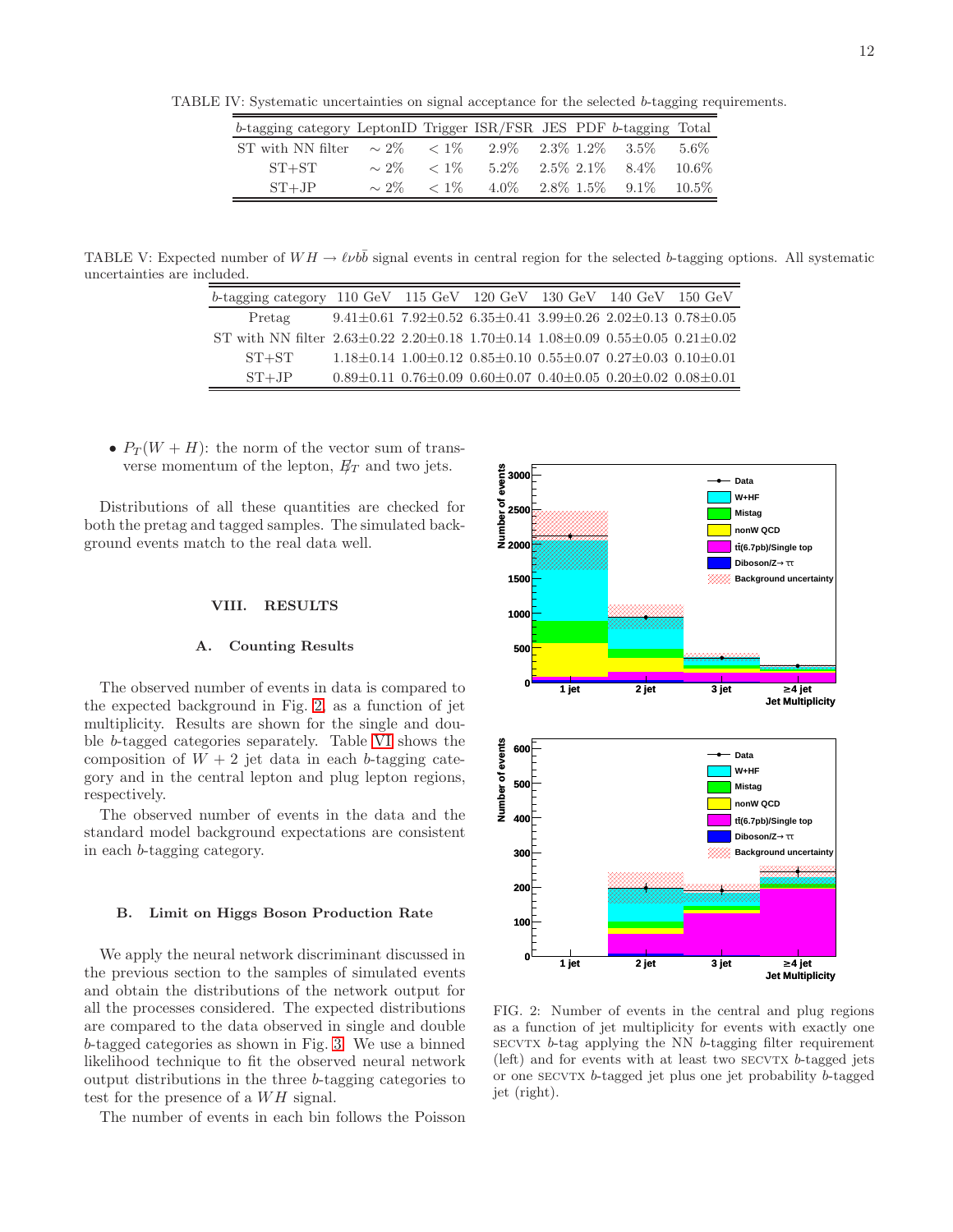<span id="page-12-1"></span>

|                           | Central region                |                                 |                                                   | Plug region                     |                                 |                  |
|---------------------------|-------------------------------|---------------------------------|---------------------------------------------------|---------------------------------|---------------------------------|------------------|
| Pretag Events             | 32242                         |                                 |                                                   | 5879                            |                                 |                  |
| $b$ -tagging              | $ST+ST$<br>$ST+JP$<br>$ST+NN$ |                                 | $ST+ST$                                           | $ST+JP$                         | $ST+NN$                         |                  |
| Mistag                    | $3.88 \pm 0.35$               | $11.73 \pm 0.92$                | $107.1 \pm 9.38$                                  |                                 | $1.00 \pm 0.18$ $3.18 \pm 0.49$ | $28.47 \pm 3.30$ |
| <b>W</b> bb               |                               | $37.93 + 16.92$ $31.15 + 14.03$ | $215.6 + 92.34$ 7.40 + 3.96 6.23 + 3.37           |                                 |                                 | $43.09 + 12.33$  |
| $Wc\bar{c}$               | $2.88 + 1.25$                 | $7.87 + 3.43$                   | $167.0 \pm 62.14$ $0.96 \pm 0.49$ $1.53 \pm 0.81$ |                                 |                                 | $33.37 \pm 9.55$ |
| $t\bar{t}(6.7{\rm pb})$   | $19.05 \pm 2.92$              | $15.56 \pm 2.39$                | $60.68 \pm 9.30$                                  | $2.14 + 0.34$ 1.79 + 0.31       |                                 | $7.17 \pm 1.00$  |
| Single $top(s-ch)$        | $6.90 \pm 1.00$               | $5.14 \pm 0.75$                 | $14.38 \pm 2.09$                                  |                                 | $0.69 \pm 0.10$ $0.51 \pm 0.08$ | $1.53 \pm 0.20$  |
| Single $top(t-ch)$        | $1.60 + 0.23$                 | $1.87 + 0.27$                   | $29.57 + 4.33$                                    |                                 | $0.22 \pm 0.04$ $0.24 \pm 0.04$ | $3.54 + 0.47$    |
| WW                        | $0.17 \pm 0.02$               | $0.93 \pm 0.11$                 | $15.45 + 1.91$                                    |                                 | $0.01 \pm 0.01$ $0.12 \pm 0.04$ | $3.00 + 0.20$    |
| W Z                       | $2.41 \pm 0.26$               | $1.84 \pm 0.20$                 | $7.59 \pm 0.81$                                   |                                 | $0.58 \pm 0.06$ $0.42 \pm 0.05$ | $1.62 \pm 0.09$  |
| ZZ                        | $0.06 \pm 0.01$               | $0.08 \pm 0.01$                 | $0.31 \pm 0.03$                                   | $0.00 \pm 0.01$ $0.01 \pm 0.01$ |                                 | $0.02 \pm 0.00$  |
| $Z \rightarrow \tau \tau$ | $0.25 \pm 0.04$               | $1.29 \pm 0.20$                 | $7.27 + 1.12$                                     | $0.00 \pm 0.01$ $0.01 \pm 0.01$ |                                 | $0.24 \pm 0.03$  |
| $non-W$ QCD               | $5.50 \pm 1.00$               | $9.55 \pm 1.73$                 | $184.7 \pm 33.04$ $1.16 \pm 0.44$ $1.51 \pm 0.55$ |                                 |                                 | $18.34 \pm 5.54$ |
| Total Background          | $80.6 \pm 18.8$               | $87.0 \pm 18.0$                 | $809.6 \pm 159.4$                                 | $14.2 \pm 4.0$                  | $15.5 \pm 3.6$                  | $140.4 \pm 16.9$ |
| $WH$ signal (120 GeV)     | $0.85 \pm 0.10$               | $0.60 \pm 0.07$                 | $1.70 \pm 0.14$                                   | $0.09 \pm 0.01$ $0.06 \pm 0.01$ |                                 | $0.20 \pm 0.01$  |
| Observed Events           | 83                            | 90                              | 805                                               | 11                              | 13                              | 138              |

TABLE VI: Predicted sample composition and observed number of  $W + 2$  jet events in the central and plug regions with the selected b-tagging options.

distribution

$$
P_i(n_i, \mu_i) = \frac{\mu_i^{n_i} e^{-\mu_i}}{n_i!} \quad (i = 1, 2, \cdots, N_{\text{bin}}), \tag{7}
$$

where  $n_i, \mu_i$ , and  $N_{\text{bin}}$  represent the number of observed events in the  $i$ -th bin, the expectation in the  $i$ -th bin, and the total number of bins. The Higgs production hypothesis is constructed by setting  $\mu_i$  to  $\mu_i = s_i + b_i$ , where  $s_i$  and  $b_i$  are the number of signal and expected background events in the *i*-th bin. This quantity  $s_i$  can also be written as a product

$$
s_i = \sigma(p\bar{p} \to W^{\pm}H) \cdot \mathcal{B}(H \to b\bar{b}) \cdot \epsilon \cdot \int \mathcal{L}dt \cdot f_i^{WH}, \quad (8)
$$

where  $f_i^{WH}$  is the fraction of the total signal which lies in the *i*-th bin. In this case,  $\sigma(p\bar{p} \to W^{\pm}H) \cdot \mathcal{B}(H \to b\bar{b})$ is the variable to be extracted from data. The likelihoods from the three b-tagging categories are multiplied together. The systematic uncertainties associated with the pretag acceptance, luminosity, and the b-tagging efficiency scale factor are considered to be fully correlated among the three selection categories. Background uncertainties on the heavy-flavor fractions are completely correlated among  $W+HF$  backgrounds and background uncertainties on b-tagging scale factor are also completely correlated among all backgrounds. The systematic uncertainties associated with the shape of network output are also studied and found to have a negligible impact on the final results.

Since we observe no excess over the background prediction, an upper limit on the Higgs boson production cross section times branching fraction  $\sigma(p\bar{p}\to W^{\pm}H)\cdot\mathcal{B}(H\to$ 

 $b\bar{b}$ ) is extracted by using a Bayesian procedure. We assume a uniform prior probability for  $\sigma \cdot \mathcal{B}$  and integrate the likelihood over all parameters except for  $\sigma \cdot \mathcal{B}$ . The 95% confidence level upper limits on  $\sigma \cdot \mathcal{B}$  are obtained by calculating the  $95<sup>th</sup>$  percentile of the resulting distributions.

To evaluate the sensitivity of the analysis, backgroundonly pseudoexperiments are used to calculate the expected limit in the absence of Higgs boson production. Pseudo data are generated by fluctuating the individual background estimates within their total uncertainties. The expected limit is defined as the median of the 95% confidence level upper limits of 1000 pseudoexperiments.

The observed limits as a function of the Higgs boson mass are shown in Fig. [4](#page-16-0) and Table [VII,](#page-13-30) together with the expected limits determined from pseudoexperiments. We set 95% confidence level upper limits on the production cross section times branching fraction ranging from 1.2 to 1.1 pb or 7.5 to 101.9 times the standard model expectation for Higgs boson masses from 110 to  $150 \,\mathrm{GeV}/c^2$ , respectively.

#### <span id="page-12-0"></span>IX. CONCLUSIONS

We have presented a search for the standard model Higgs boson in the  $\ell\nu b\bar{b}$  final state expected from WH production at CDF. The search sensitivity is improved significantly with respect to previous searches, by about 60% more than the expectation from simple luminosity scaling. The main improvements are using jet probability b-tagging, a multivariate neural network technique to further enhance sensitivity to the signal, and increasing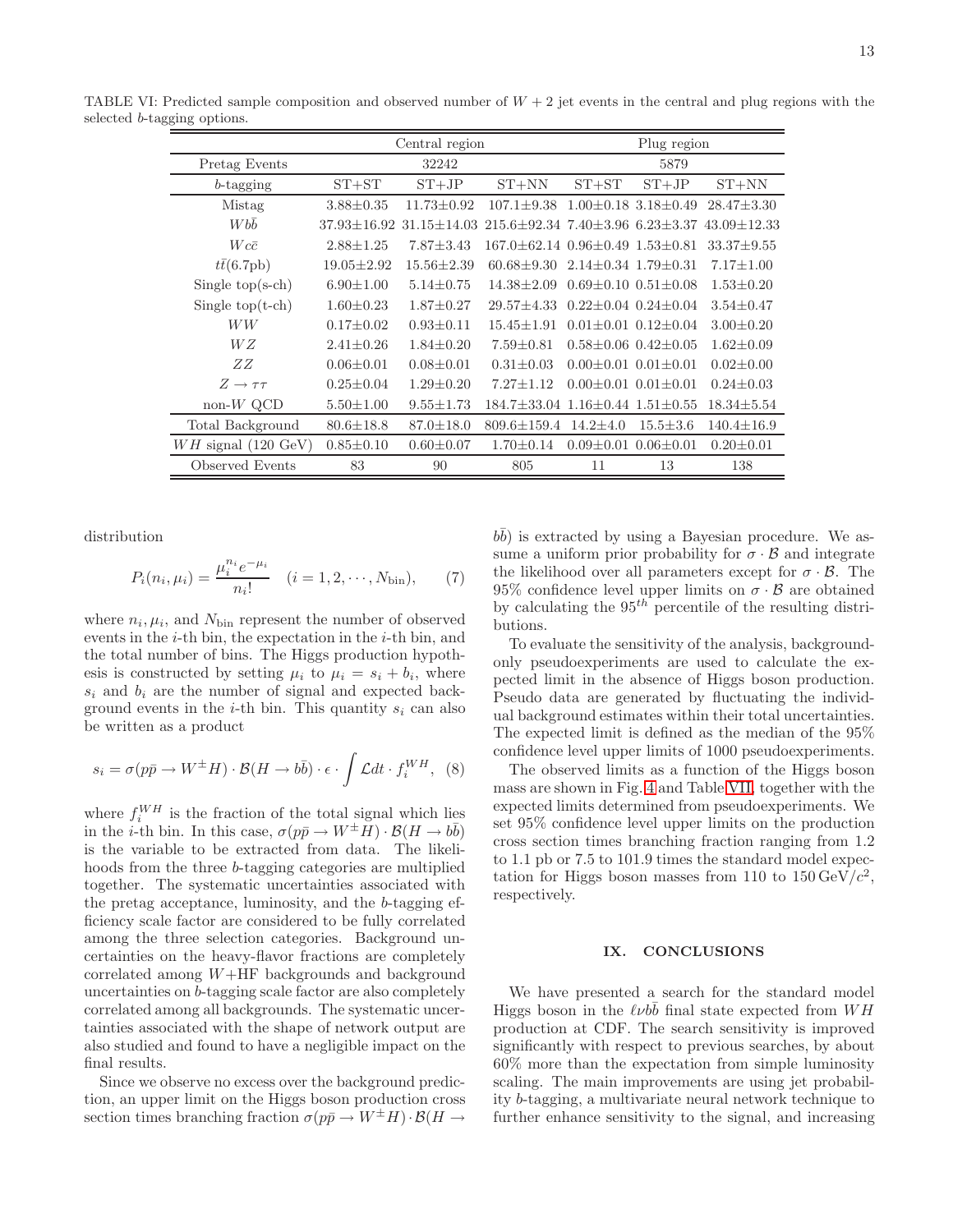TABLE VII: Observed and expected upper limits on  $\sigma(p\bar{p}\rightarrow$  $WH) \cdot \mathcal{B}(H \to b\bar{b})$  at 95 % C.L. compared to the standard model production rate calculated at NLO.

<span id="page-13-30"></span>

| Higgs Mass         |     | Upper Limit $(\text{pb})$ |                                     | Upper Limit/SM |
|--------------------|-----|---------------------------|-------------------------------------|----------------|
| $\mathrm{GeV/c}^2$ |     |                           | Observed Expected Observed Expected |                |
| 110                | 1.2 | 1.2                       | 7.5                                 | 7.8            |
| 115                | 1.2 | 1.1                       | 9.0                                 | 8.7            |
| 120                | 1.1 | 1.1                       | 10.2                                | 10.5           |
| 130                | 1.1 | 0.9                       | 17.9                                | 15.2           |
| 140                | 1.2 | 0.8                       | 40.1                                | 28.7           |
| 150                | 11  | 0.8                       | 101.9                               | 70.9           |

the acceptance for signal events by including leptons in the forward region of the detector. These improvements, along with a dataset of 1.9 fb<sup>-1</sup>, allow us to set a 95% confidence level upper limit on the production cross section times branching fraction that ranges from 1.2 to 1.1 pb or 7.5 to 101.9 times the standard model expectation for Higgs boson masses spanning from 110 to  $150 \,\mathrm{GeV}/c^2$ , respectively.

This channel is an important component of the combined search for the Higgs boson at the Tevatron [\[36\]](#page-14-5). With the Tevatron expected to deliver a factor of 4 more data, it is possible that the combined search with the 14

complete dataset will be sensitive to the standard model Higgs cross section in this low mass range, which is of particular interest according to indications derived from standard model fits to electroweak observables [\[3\]](#page-13-2).

#### Acknowledgments

We thank the Fermilab staff and the technical staffs of the participating institutions for their vital contributions. This work was supported by the U.S. Department of Energy and National Science Foundation; the Italian Istituto Nazionale di Fisica Nucleare; the Ministry of Education, Culture, Sports, Science and Technology of Japan; the Natural Sciences and Engineering Research Council of Canada; the National Science Council of the Republic of China; the Swiss National Science Foundation; the A.P. Sloan Foundation; the Bundesministerium für Bildung und Forschung, Germany; the Korean Science and Engineering Foundation and the Korean Research Foundation; the Science and Technology Facilities Council and the Royal Society, UK; the Institut National de Physique Nucleaire et Physique des Particules/CNRS; the Russian Foundation for Basic Research; the Ministerio de Ciencia e Innovación, and Programa Consolider-Ingenio 2010, Spain; the Slovak R&D Agency; and the Academy of Finland.

- <span id="page-13-0"></span>[1] P. W. Higgs, Phys. Rev. Lett. **13**, 508 (1964).
- <span id="page-13-1"></span>[2] R. Barate *et al.* (ALEPH, DELPHI, L3, and OPAL Collaborations and the LEP Working Group for Higgs Boson Searches), Phys. Lett. B 565, 61 (2003).
- <span id="page-13-2"></span>[3] LEP-Tevatron-SLD Electroweak Working Group (2008), arXiv:0811.4682.
- <span id="page-13-3"></span>[4] T. Han and S. Willenbrock, Phys. Lett. B 273, 167 (1991).
- <span id="page-13-4"></span>[5] A. Djouadi, J. Kalinowski, and M. Spira, Comput. Phys. Commun. 108, 56 (1998).
- <span id="page-13-5"></span>[6] A. Abulencia *et al.* (CDF Collaboration), Phys. Rev. D 75, 012010 (2007).
- <span id="page-13-6"></span>[7] T. Aaltonen *et al.* (CDF Collaboration), Phys. Rev. Lett. 100, 041801 (2008), 0710.4363.
- <span id="page-13-7"></span>[8] T. Aaltonen *et al.* (CDF Collaboration), Phys. Rev. D 78, 032008 (2008), 0803.3493.
- <span id="page-13-8"></span>[9] V. M. Abazov *et al.* (D0 Collaboration), Phys. Lett. B 663, 26 (2008).
- <span id="page-13-9"></span>[10] D. Acosta *et al.* (CDF Collaboration), Phys. Rev. D **71**, 052003 (2005).
- <span id="page-13-10"></span>[11] A. Abulencia *et al.* (CDF Collaboration), Phys. Rev. D 74, 072006 (2006).
- <span id="page-13-11"></span>[12] D. Acosta *et al.* (CDF Collaboration), Phys. Rev. D **71**, 032001 (2005).
- <span id="page-13-12"></span>[13] L. Balka *et al.*, Nucl. Instrum. Methods A 267, 272 (1988).
- <span id="page-13-13"></span>[14] S. Bertolucci *et al.*, Nucl. Instrum. Methods A 267, 301 (1988).
- <span id="page-13-14"></span>[15] M. G. Albrow *et al.*, Nucl. Instrum. Methods A 480, 524

(2002).

- <span id="page-13-15"></span>[16] F. Abe *et al.* (CDF Collaboration), Phys. Rev. D 45, 1448 (1992).
- <span id="page-13-16"></span>[17] A. Bhatti *et al.*, Nucl. Instrum. Methods A 566, 375 (2006).
- <span id="page-13-17"></span>[18] G. Ascoli *et al.*, Nucl. Instrum. Methods A 268, 33 (1988).
- <span id="page-13-18"></span>[19] T. Dorigo (CDF Collaboration), Nucl. Instrum. Methods A 461, 560 (2001).
- <span id="page-13-19"></span>[20] E. J. Thomson *et al.*, IEEE Trans. Nucl. Sci. 49, 1063 (2002).
- <span id="page-13-20"></span>[21] D. Acosta *et al.* (CDF Collaboration), Phys. Rev. Lett. 94, 091803 (2005).
- <span id="page-13-21"></span>[22] T. Peiffer (2008), FERMILAB-MASTERS-2008-01.
- <span id="page-13-22"></span>[23] A. Abulencia *et al.* (CDF Collaboration), Phys. Rev. Lett. **97**, 082004 (2006).
- <span id="page-13-23"></span>[24] C. Peterson, T. Rögnvaldsson, and L. Lönnblad, Comput. Phys. Commun. 81, 185 (1994).
- <span id="page-13-24"></span>[25] A. Abulencia *et al.* (CDF Collaboration), Phys. Rev. Lett. 97, 082004 (2006).
- <span id="page-13-25"></span>[26] M. L. Mangano, M. Moretti, F. Piccinini, R. Pittau, and A. D. Polosa, J. High Energy Phys. 07, 001 (2003).
- <span id="page-13-26"></span>[27] G. Corcella *et al.* (2001), arXiv:hep-ph/0201201.
- <span id="page-13-27"></span>[28] J. Campbell and R. K. Ellis, Phys. Rev. D 65, 113007 (2002).
- <span id="page-13-28"></span>[29] M. Cacciari, S. Frixione, M. L. Mangano, P. Nason, and G. Ridolfi, J. High Energy Phys. 04, 068 (2004).
- <span id="page-13-29"></span>[30] B. W. Harris, E. Laenen, L. Phaf, Z. Sullivan, and S. Weinzierl, Phys. Rev. D 66, 054024 (2002).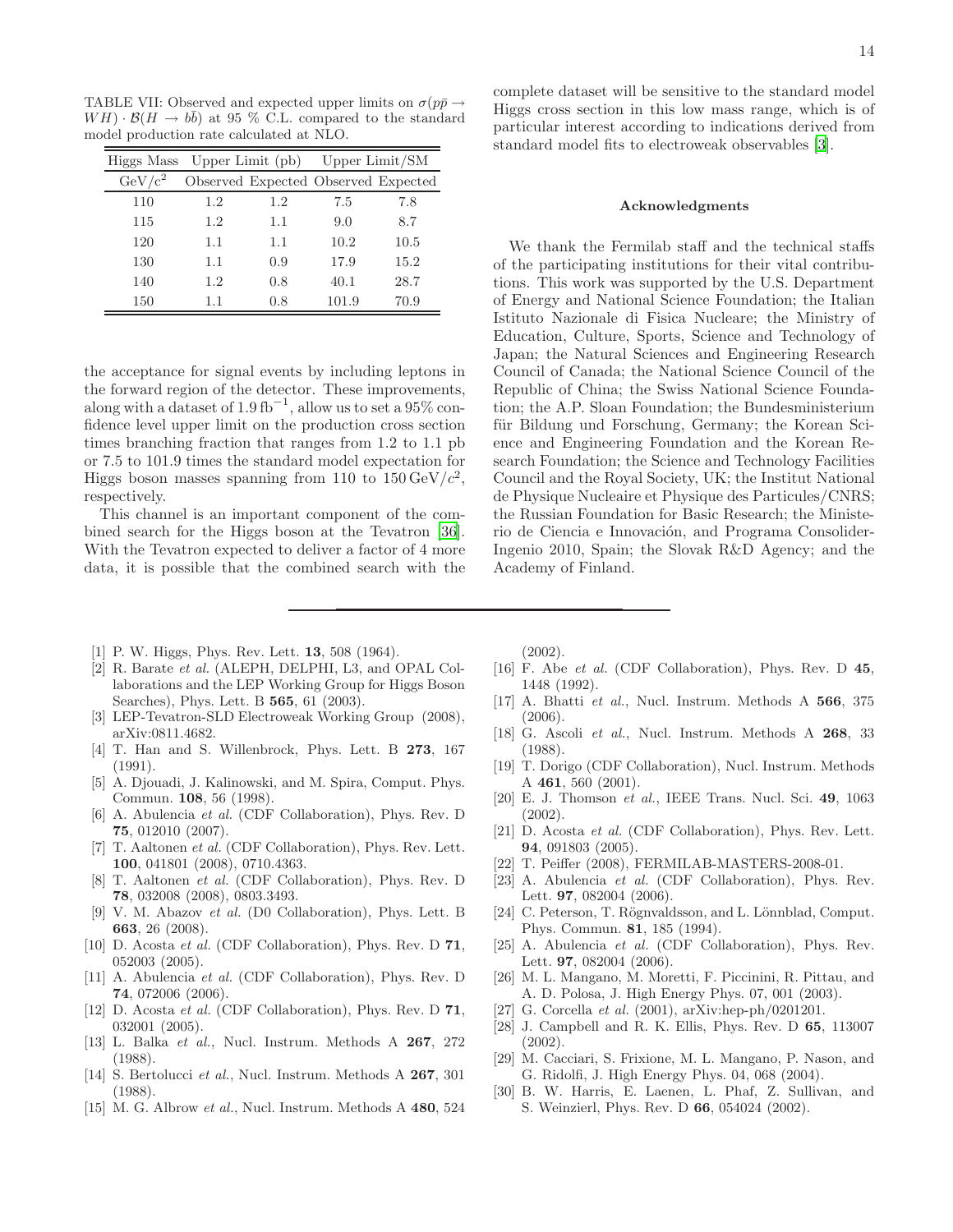- <span id="page-14-1"></span>[31] S. Eidelman *et al.* (Particle Data Group), Phys. Lett. B 592, 1 (2004).
- <span id="page-14-2"></span>[32] A. Abulencia *et al.* (CDF Collaboration), Phys. Rev. D 75, 092004 (2007).
- <span id="page-14-0"></span>[33] T. Sjöstrand *et al.*, Comput. Phys. Commun. **135**, 238 (2001).
- <span id="page-14-3"></span>[34] A. Abulencia *et al.* (CDF Collaboration), Phys. Rev. D 73, 032003 (2006).
- <span id="page-14-4"></span>[35] J. Pumplin *et al.*, J. High Energy Phys. 07, 012 (2002).
- <span id="page-14-5"></span>[36] The Tevatron Working Group (CDF and D0 Collaborations) (2008), FERMILAB-PUB-08-069-E, 0804.3423.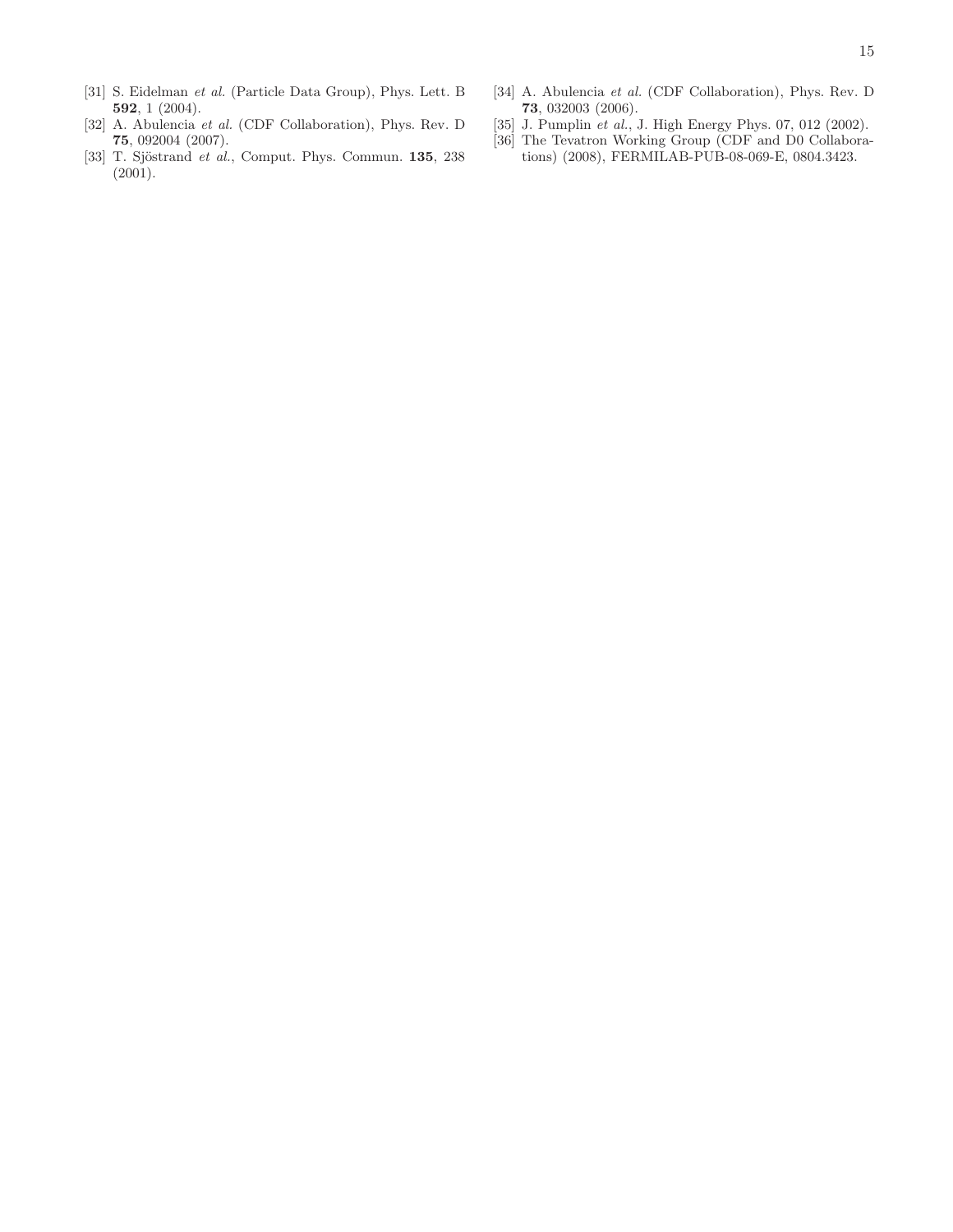

<span id="page-15-0"></span>FIG. 3: Neural Network output distribution in  $W+2$  jets events for exactly one SECVTX *b*-tagged jet that passes the NN b-tagging filter (left) and events for ST+ST and ST+JP double b-tagging categories (right). The contributions of the various background sources from the central plus plug regio n are shown in histograms while the hatched box represents the background uncertainty. The expected signal for a 120 GeV Higgs boson (multiplied by a factor of 10) is shown by the solid line.